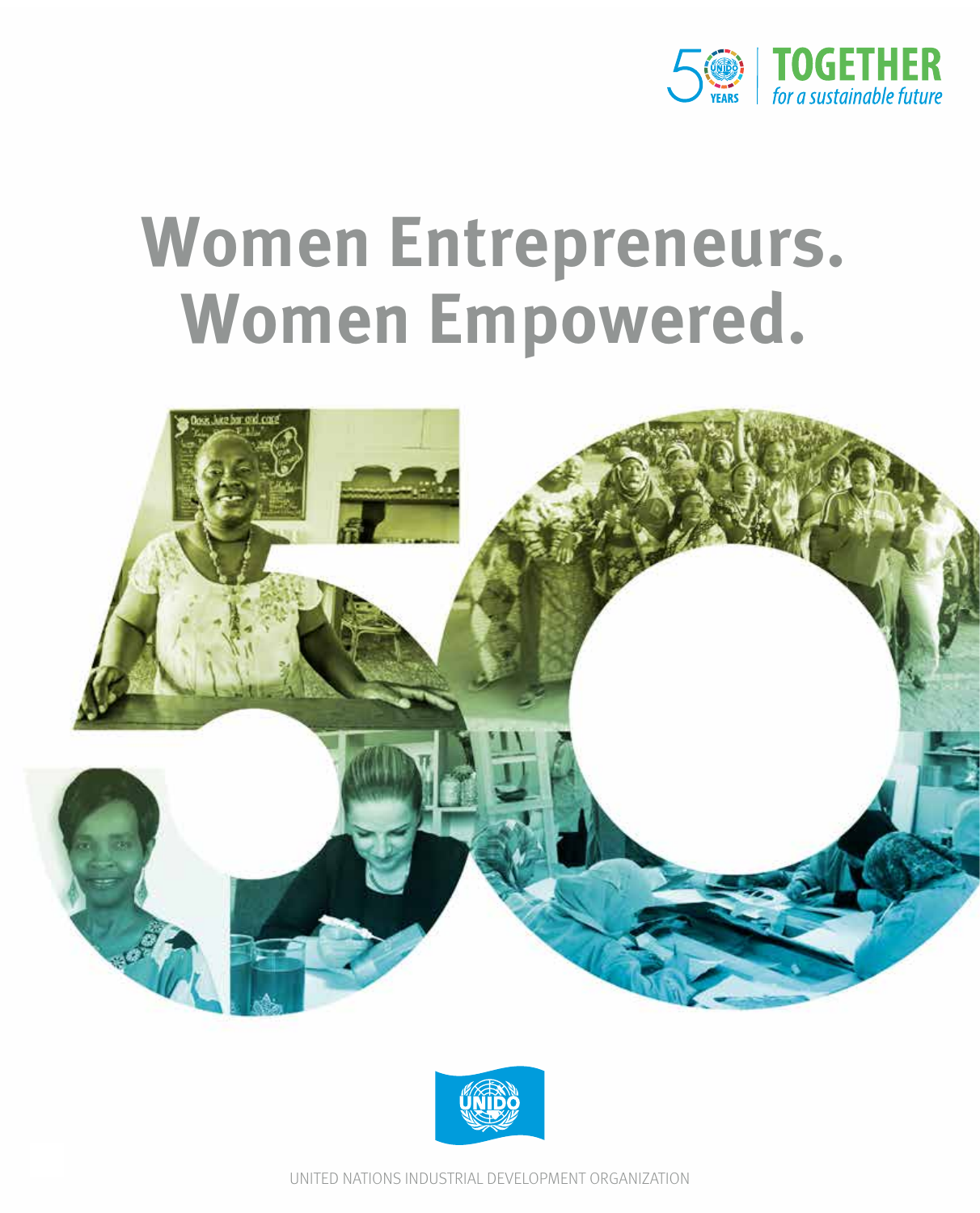

Copyright 2016 by the United Nations Industrial Development Organization (UNIDO)

This document has been produced without formal United Nations editing. The designations and the presentation of the material in this document do not imply the expression of any opinion whatsoever on the analysis and the chain and the chain and the presentation of the material in this document do not imply the express the part of the Secretariat of the United Nations Industrial Development Organization (UNIDO) concerning the legal status of any country, territory, city or area of its authorities, or concerning the delimitation of its frontiers or boundaries, or its economic system or degree of development. Designations such as "developed," industrialized" and "developing" are intended for statistical convenience and do not necessarily express a judgment about the stage reached by a particular country or area in the development process. Mention of firm names or commercial products does not constitute an endorsement by UNIDO. cluster mapping of the legal stature

> Although great care has been taken to maintain the accuracy of information herein, neither UNIDO nor its Member States assume any responsibility for consequences which may arise from the use of the material.

This document may be freely quoted or reprinted but acknowledgement is requested.

Designed by red hot 'n' cool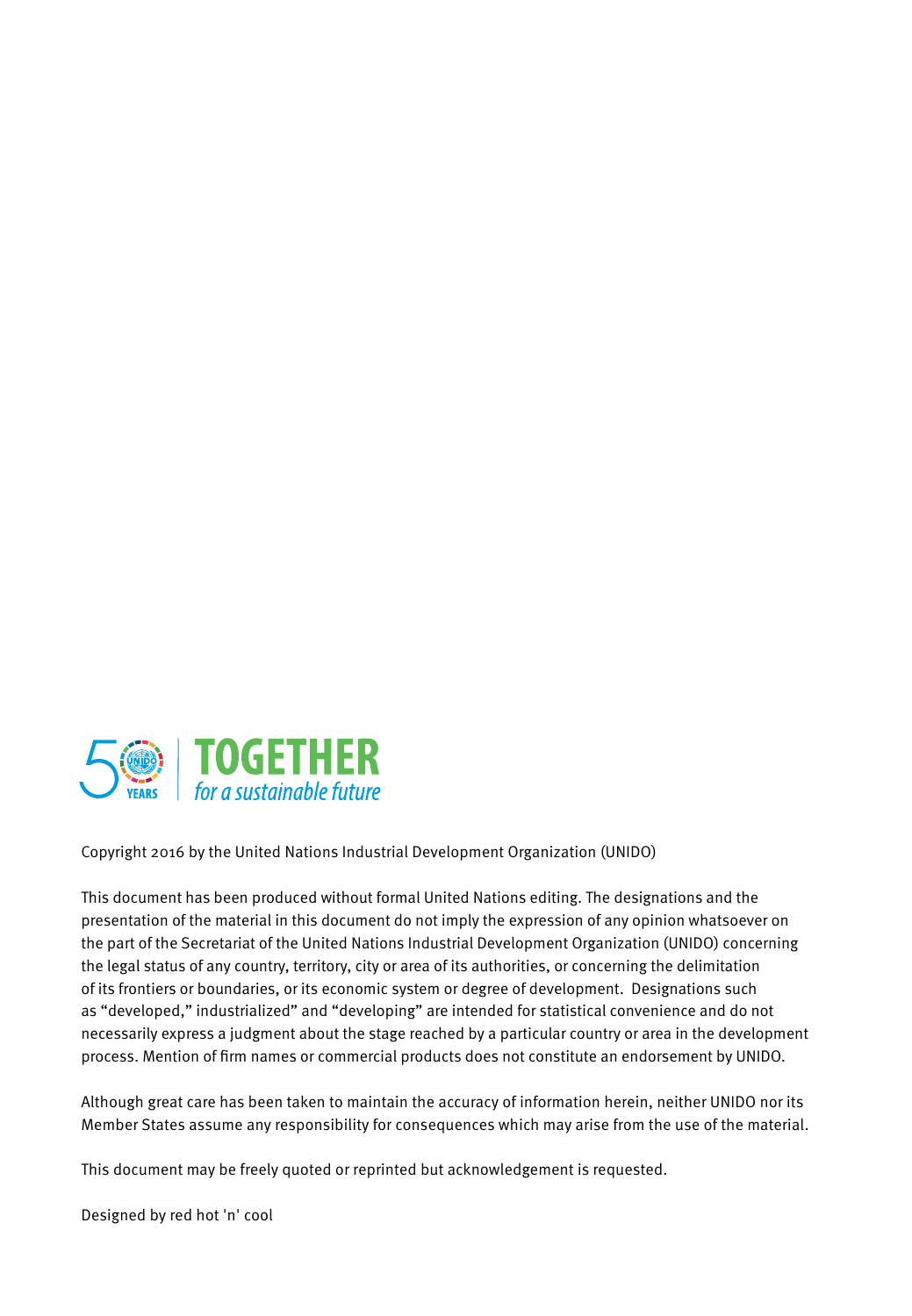## **Foreword**

Women are increasingly contributing to the economic development of their countries, while continuing to provide for their families. A Chinese proverb says that "women hold up half the sky" and, to help them realize their full economic potential, the United Nations Industrial Development Organization (UNIDO) provides women in developing and transition countries with knowledge, skills and technologies so they can engage in productive activities. This is part of UNIDO's effort to achieve inclusive and sustainable industrial development.

Through its Enterprise Development and Investment Promotion (EDIP) programme, the UNIDO Investment and Technology Promotion Office (ITPO) in Bahrain empowers women to seize economic opportunities. It provides training and coaching to encourage selfemployment and enterprise creation. There is no limit to what women can achieve, and these success stories of women who attended the EDIP are very strong testimonials to what a nurturing environment can help develop.

Expanding the economic opportunities available for women is vital for poverty eradication and requires a strong emphasis on gender-sensitive employment creation and the provision of productive resources, such as land, credit, technology and skills. The EDIP focuses on transferring skills and technologies to assist women to either enter the formal labour market or become self-employed.

The UNIDO ITPO Bahrain has accumulated over 20 years of expertise in women entrepreneurship development, using various tools and mechanisms, such as capacitybuilding at policy, institutional and enterprise levels; creating an enabling environment for women entrepreneurs by strengthening business support services; and helping women entrepreneurs gain access to financial resources.

Women represent half of the world's population, and we must therefore increase our efforts to ensure equal rights and opportunities. If women are provided with credit to invest in business ventures, are able to access markets to sell their products, and are given the knowledge needed to expand their businesses, diversify and undertake value addition, they will be in a position to better contribute to economic growth and development.

 **LI Yong UNIDO Director General**

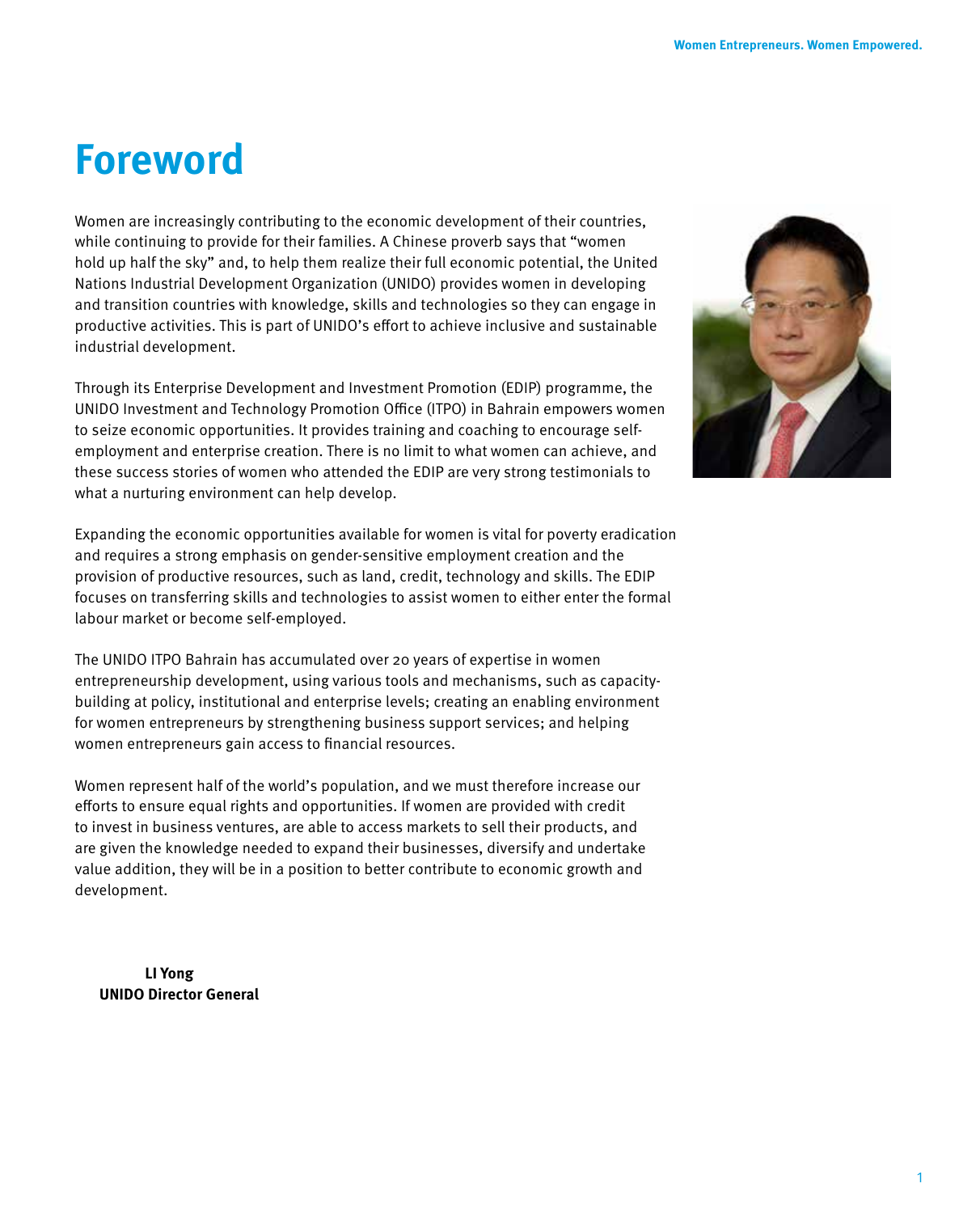## **Table of contents**

| <b>FOREWORD</b>                                            | 1  |
|------------------------------------------------------------|----|
| <b>INTRODUCTION</b>                                        | 4  |
| <b>MISSION</b>                                             | 6  |
| <b>UNIDO ITPO BAHRAIN'S HISTORY OF WOMEN'S EMPOWERMENT</b> | 8  |
| Khulood Abdulqader                                         | 10 |
| Nawal Al-Sabbagh                                           | 11 |
| Huda Janahi                                                | 12 |
| Frederica Williams                                         | 13 |
| Humu Knox                                                  | 14 |
| <b>Gladys England</b>                                      | 15 |
| Nourah Shaaban                                             | 16 |
| Mona Al Zayer                                              | 17 |
| Naziha El Koush                                            | 18 |
| Samar Itani                                                | 19 |
| <b>Rim Siam</b>                                            | 20 |
| Edith Lewela                                               | 21 |
| Lingling Li                                                | 22 |
| Ayat Abdulaziz                                             | 24 |
| Haifaa Mohammed Hassan Eltayeb                             | 26 |
| Manal Mustafa Hassan Ali                                   | 27 |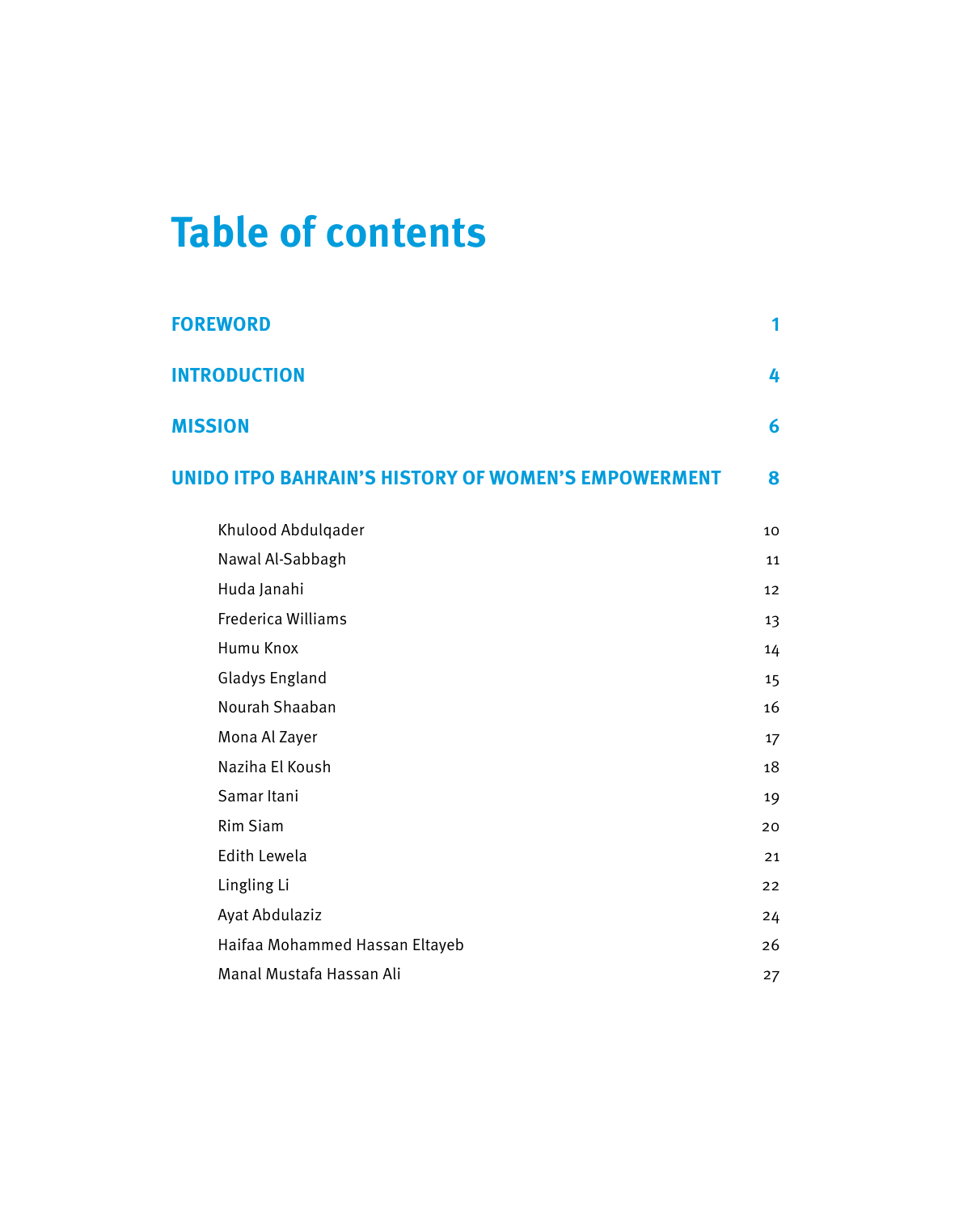### **Introduction**

Based on the 2010 United Nations Department of Economic and Social Affairs (UN DESA) report "The World's Women 2010: Trends and Statistics", the rate of women's contribution and participation in the global economy in 2001 was estimated at 55.2%.

In the East and the Pacific, the rate was 70%, in South Asia 43.6%, and in Latin America and the Caribbean 42%. However, only roughly 29% of Arab women participated in the national economies of their region. Coupled with a

global unemployment rate of women, estimated at 17.1 per cent for women compared to that of men at 10.6 per cent for men, the situation calls for an overall restructuring of programmes for the economic empowerment of women, one to be launched through the support of UNIDO and various stakeholders in order to bridge the gap which the Arab region is facing.

In his commemoration of International Women's Day in 2014, United Nations Secretary-General Ban Ki-moon said:

*Gender equality and women's economic empowerment are essential to the 2030 Agenda on Sustainable Development to achieve inclusive growth leaving no one behind. It is the right thing to do and the smart thing to do: Gender equality is a matter of basic human rights and women's economic empowerment can*  " *generate huge gains for human development, economic growth and business.*"

The economic empowerment of women, to succeed and advance economically and to make and act on economic decisions, is a cornerstone of the Sustainable Development Goals (SDGs). Over the past two decades, there has been progress in closing gender gaps, especially in education and health. Yet there still is much to do to achieve the full and equal participation of women in society and in the economy.

The status of women varies from country to country, and in fact it varies even within these countries themselves. To address these divergent gaps, programmes for economically empowering women have to be addressed at four levels: the public sector, the private sector, the multinational organizations and the non-governmental organizations. The UNIDO Investment and Technology Promotion Office (ITPO) in Bahrain, part of a larger global network of UNIDO ITPOs, works at precisely this nexus.

The Investment and Technology Promotion Offices were established under joint agreements between the host country and UNIDO. Their main aim is to facilitate investment flows and technology transfer in support of inclusive growth and wealth creation in developing countries.

 The UNIDO ITPO Network carries out its mandate through partnerships, fora, capacity building, advisory services, and business matchmaking. The first UNIDO ITPO was established in 1980. Currently, eight UNIDO ITPOs operate throughout the world, in Bahrain, Beijing, Shanghai, Italy, Japan, tthe Republic of Korea, Nigeria and the Russian Federation, with more on the horizon.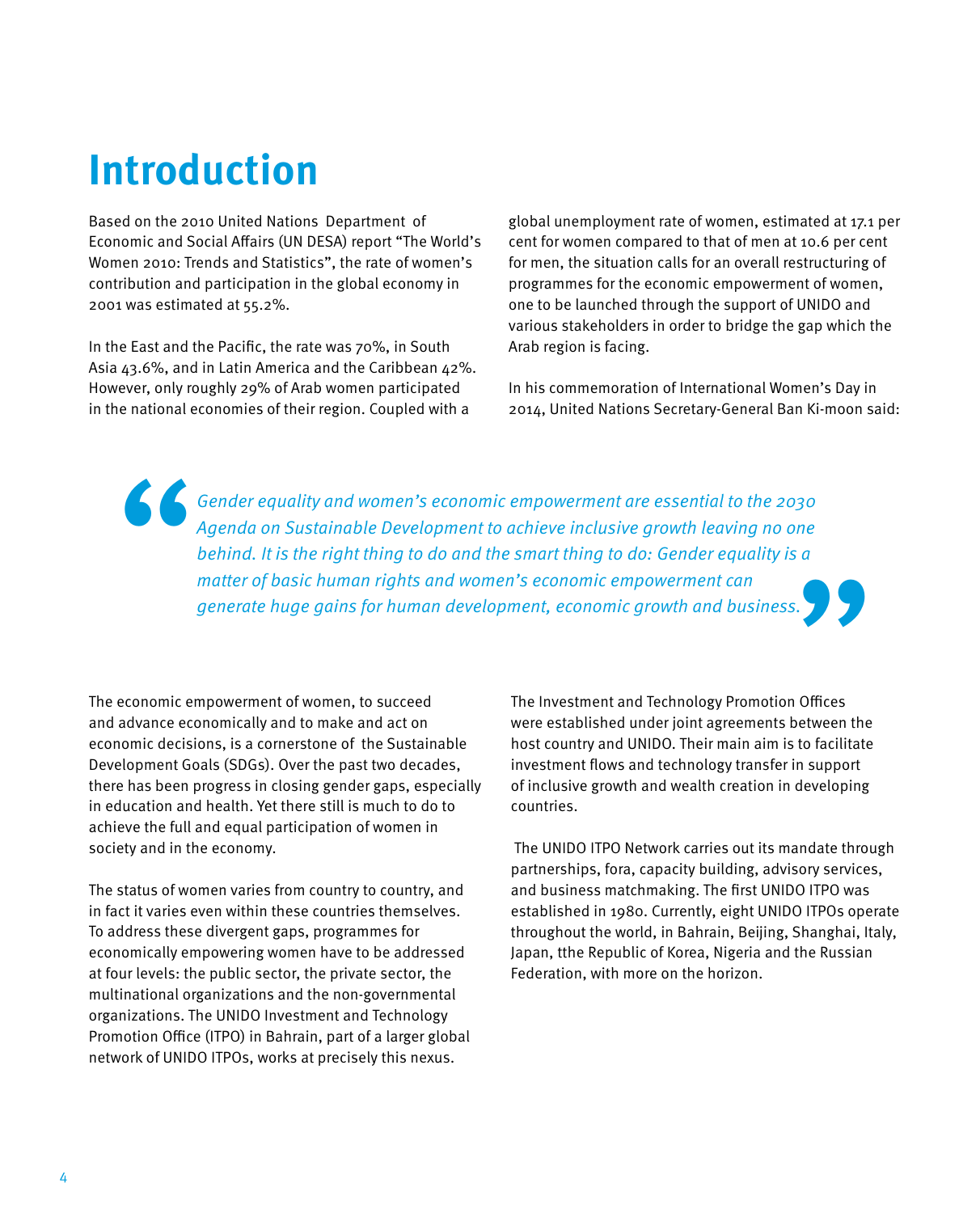Realizing the mounting pressures from the growing Arab youth population and the need to create 170 million jobs for Arab youth by the year 2020, UNIDO ITPO Bahrain together with the Economic and Social Commission for Western Asia (ESCWA) embarked on a major study about the major challenges limiting the economic empowerment of Arab youth in Bahrain, Jordan, Lebanon, Syria and Egypt. The study concluded that although the Arab region has various positive attributes towards economic empowerment, a specialized and focused organization is necessary to share best practices and develop an environment conducive to entrepreneurship development. Accordingly, under the banner of South-South cooperation, the Bahraini and Indian Governments established the Arab Regional Center for Entrepreneurship and Investment Training (ARCEIT) under UNIDO ITPO Bahrain in 2001, which was transformed into the Arab International Center for Entrepreneurship and Investment (AICEI) in 2013. This publication compiles the success stories of the female entrepreneurs who participated in this centre's Enterprise Development and Investment Promotion (EDIP) Programme.

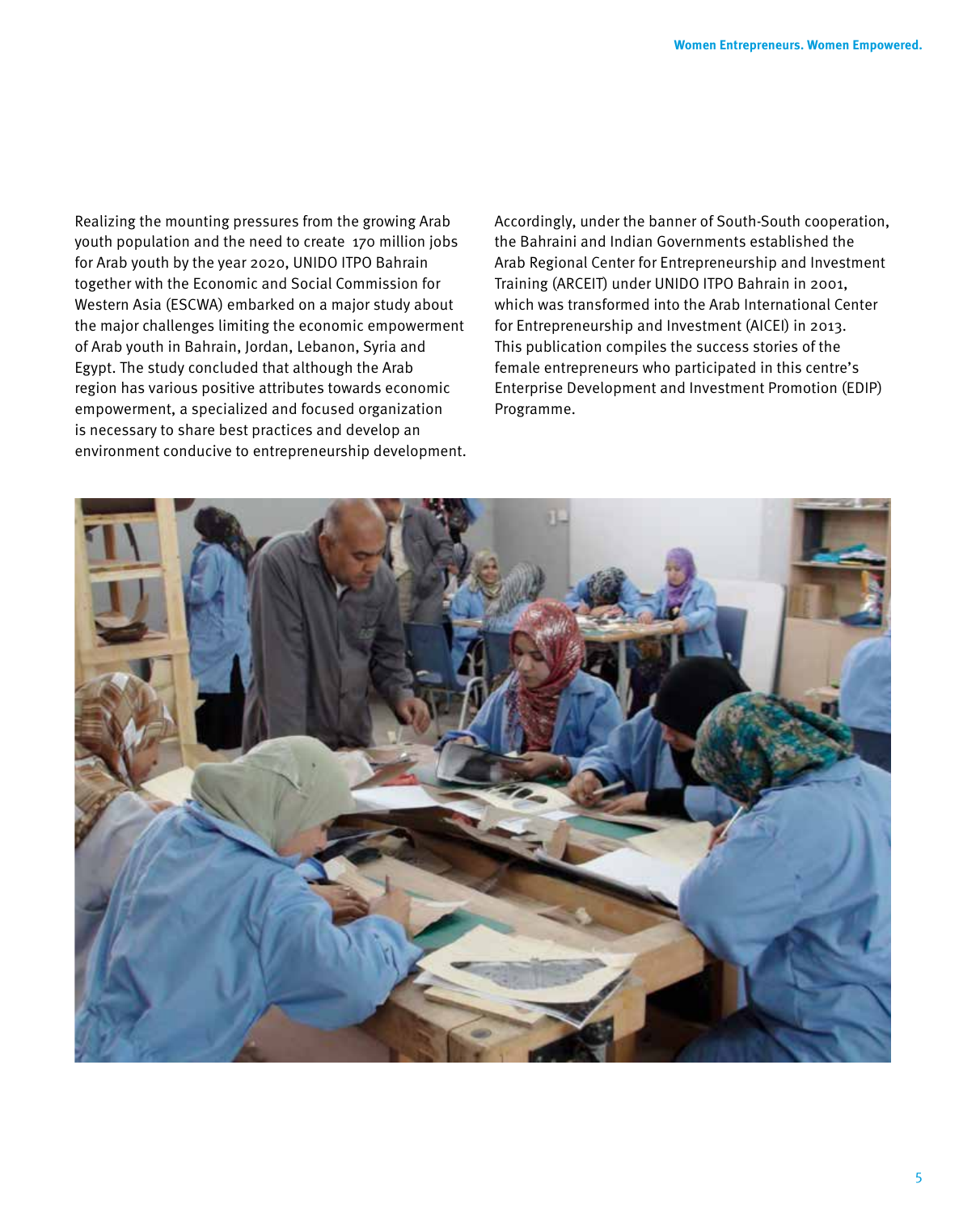### **Mission**

The mission of UNIDO ITPO Bahrain is to mobilize resources (finance, technology, know-how, managerial) from Bahrain and the Arab region to developing countries and economies in transition. UNIDO ITPO Bahrain's entrepreneurship development work is housed under AICEI which conducts programs and courses such as the Enterprise Development and Investment Promotion (EDIP) Programme. The EDIP is a package approach aimed at developing the capacities of potential entrepreneurs, both male and female, in order to assist them in developing their own private businesses. The programme is multifaceted in the sense that it not only assists in developing start-up entrepreneurs (Enterprise Creation Programme) but also represents an important mechanism for upgrading and expanding existing enterprises (Enterprise Growth Programme).

Moreover, it facilitates and promotes domestic investment which undoubtedly leads to the attraction of foreign direct investments mainly through the linkage with the UNIDO ITPO Network, thus leading to job creation and a more diversified economy. The mission of AICEI has seven features which also complement the larger work of ITPO Bahrain.

- Contribute to the economic empowerment of youth and women regionally and internationally;
- Unleash and stimulate the spirit of entrepreneurship through various awareness-raising and support programmes for women and youth;
- Assist in developing eco-systems for the development of micro, small and medium enterprises (MSMEs) through capacity-building programmes, technology transfer, financing and incubation systems;
- Share and disseminate best practices for the development of value-added services to entrepreneurs through local support institutions;
- Institutionalize business counselling and mentoring programmess aimed at facilitating enterprise growth;
- Establish and maintain business incubator systems as they play a key role in the development and growth of MSMEs through a range of services;
- Develop linkages between financial institutions and entrepreneurship programmes.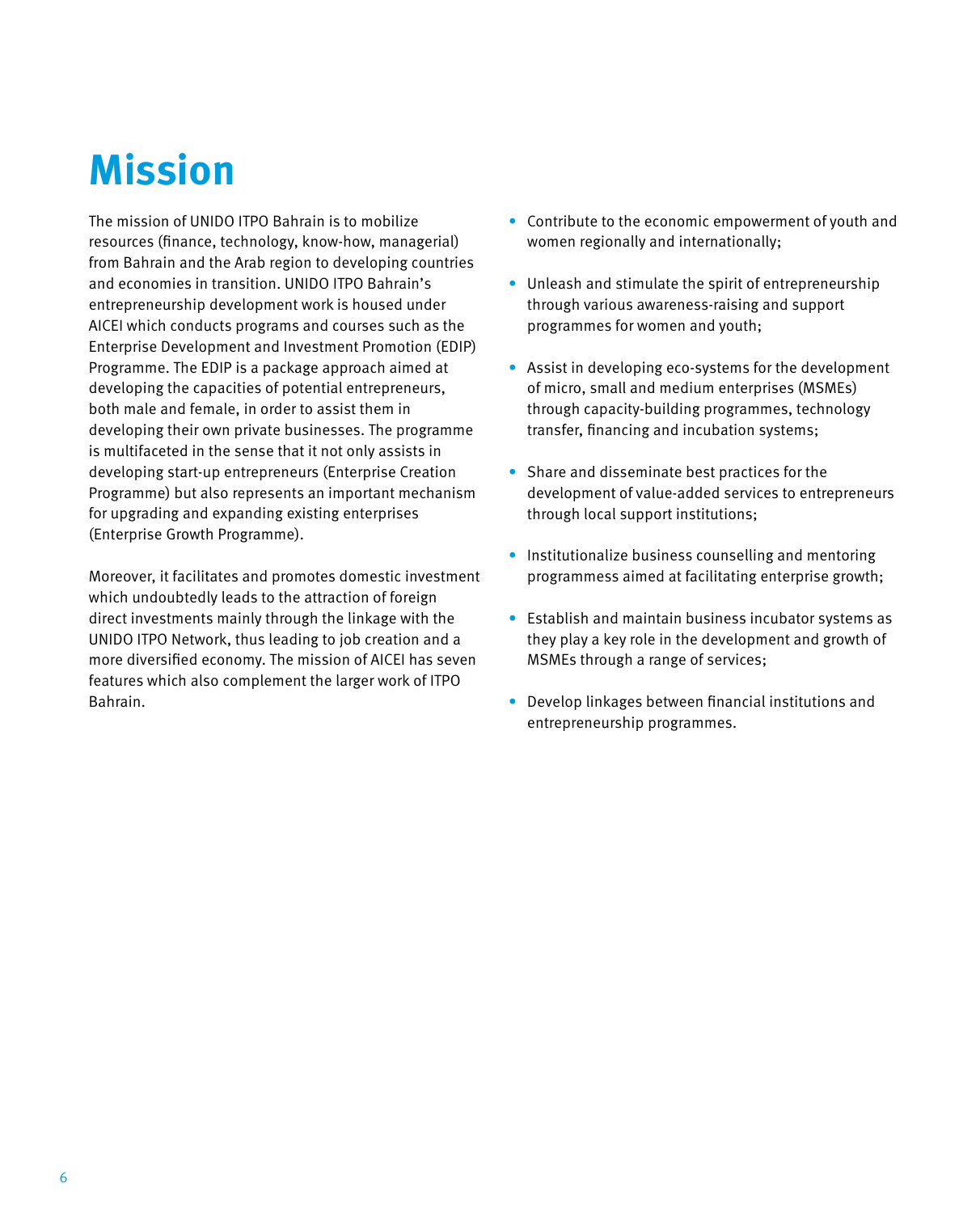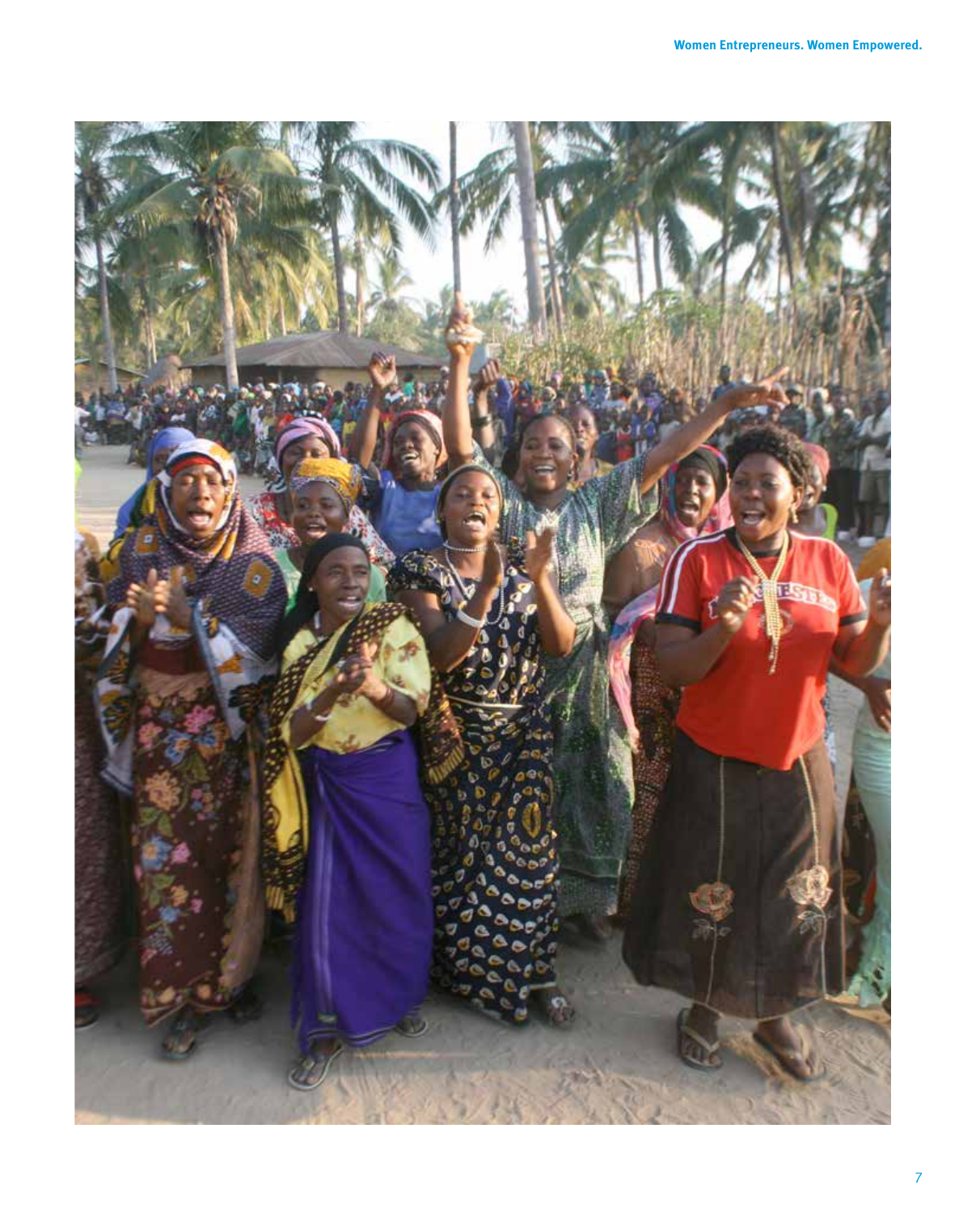#### **UNIDO ITPO Bahrain's history of women's empowerment**

#### **The 6th Forum for Businesswomen in Islamic Countries:**

in Bahrain, December 2012, attended by around 150 participants from 36 Member States, representatives of Islamic Development Bank Group (IDB) and International Finance Corporation (IFC) of the World Bank Group and some other local and international institutions, producing the Manama Declaration 2012 on "Women and Youth Economic Empowerment in Islamic Countries."

#### **2012**



#### **Entrepreneurship Centre at the Royal University for Women:**

in Bahrain, a career orientation centre on entrepreneurship provides valueadded services to potential women entrepreneurs/students. Twenty professors from the Royal University for Women trained in enterprise development and investment promotion.

#### **Women Economic Empowerment Centres:**

in Abu Dhabi, UAE, enhancing potential women entrepreneurs' capacity to conceive, develop and implement entrepreneurial/income-generating activities, and enhancing and/or expanding the performance and growth of existing women-owned enterprises; in cooperation with the Family Development Foundation.

> **2012 2012**

#### **Banks of Innovation:**

in Bahrain, Sierra Leone, Jordan, Lebanon, Syria, Egypt, Sudan and Yemen, which provide microfinancing schemes without collateral to potential women entrepreneurs, to help them in boosting their business and hence moving from the informal to the formal sector.

UNIDO ITPO Bahrain offers the nonfinancial services, and the banks provide financial services to potential entrepreneurs. UNIDO ITPO Bahrain, in cooperation with the Bank Al Khartoum and the Family Bank in Sudan, is in the process of developing a non- financial unit in both banks.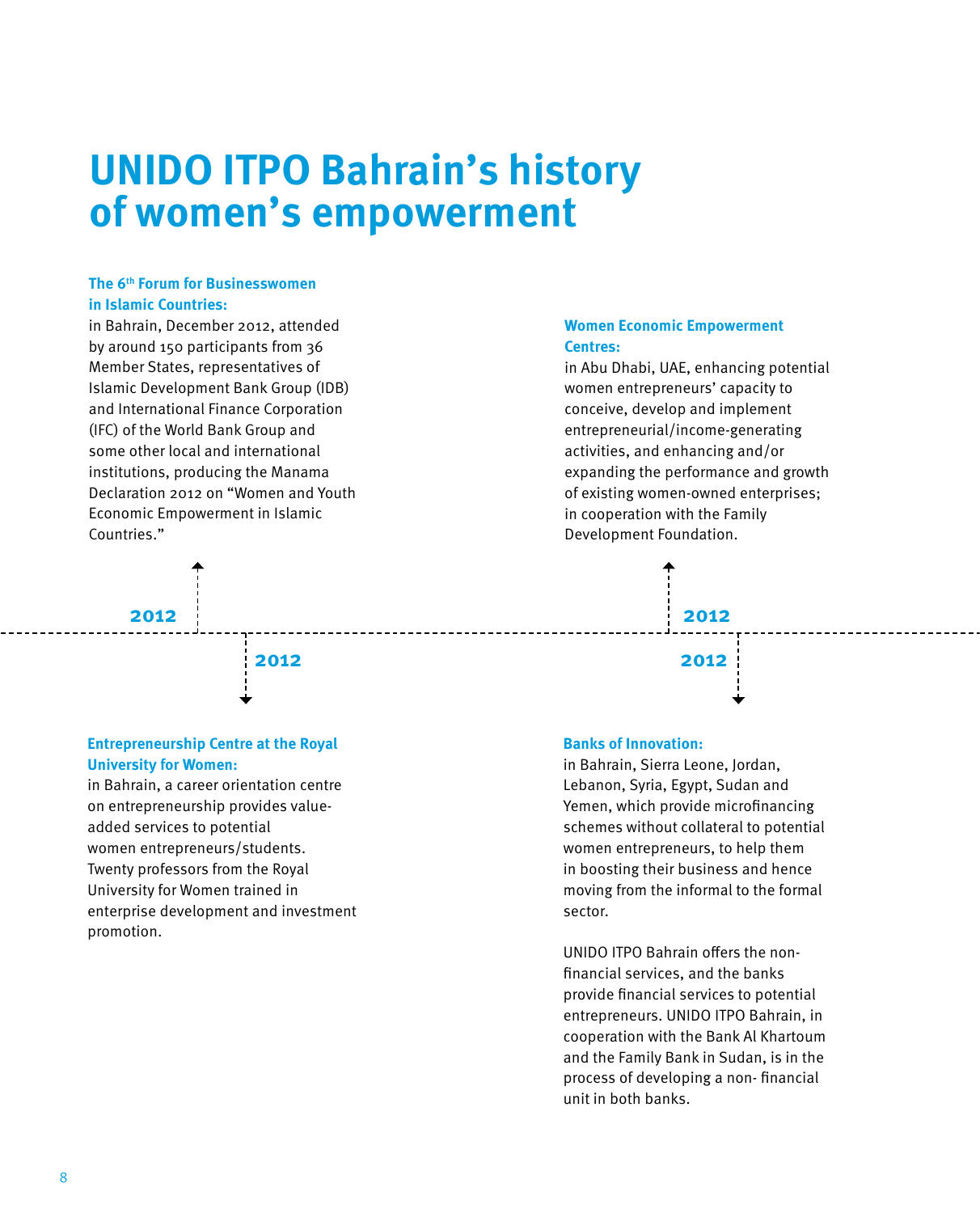#### **Entrepreneurs Summit and Exhibition on "Economic Empowerment through Inclusive and Sustainable Industrial Development":**

**The 5th International Women** 

in India, May 2015, addressed the best practices for the economic empowerment of women in addition to creating linkages between Indian, African and Arab women entrepreneurs; attended by 250 women entrepreneurs from 19 countries, granted the Indira Gandhi "Priyadarshani Award 2015" to a number of women entrepreneurs, including three Bahraini entrepreneurs in recognition of their achievements and their major roles in the area of corporate social responsibility.

#### **Riyadat:**

in Bahrain, launched in 2013, the first women incubator/mall allowing its entrepreneurs to display and sell their products and services.

**2013**

**2013**

**Boutique 33:**

in Kuwait, launched February 2013, unique incubator that encompasses all the services of a business incubator yet maintains the features of a shopping mall. The business counsellors were trained by UNIDO ITPO Bahrain and the Ministry of Social Affairs and Labor and United Nations Development Programme Kuwait in the business development phase of start-up and growth, hence facilitating the process of migrating entrepreneurs from micro to small, and eventually small to medium enterprises, or to an expansion phase of the business.

#### **The 7th Forum for Businesswomen in Islamic Countries:**

**The Arab-African Businesswomen Council in the International Entrepreneurs Investment Forum:**

in Bahrain, January 2015.

**2013**

in Iran, October 2013, attended by 350 businesswomen and followed up by the development of a women economic empowerment centre in Tehran.

**2015**

#### **The 63rd FCEM World Congress (Femmes Chefs d'Enterprises Mondiales):**

**2015**

**2015**

in Bahrain, March 2015, attended by 400 women entrepreneurs from around the world, served as a platform to encourage networking and the creation of new business partnerships across borders and sectors. 350 bilateral meetings were organized, leading to the signing of 40 letters of intent, with an estimated investment of US\$110 million in various sectors, namely, manufacturing, tanneries, gold processing, food, health and agriculture.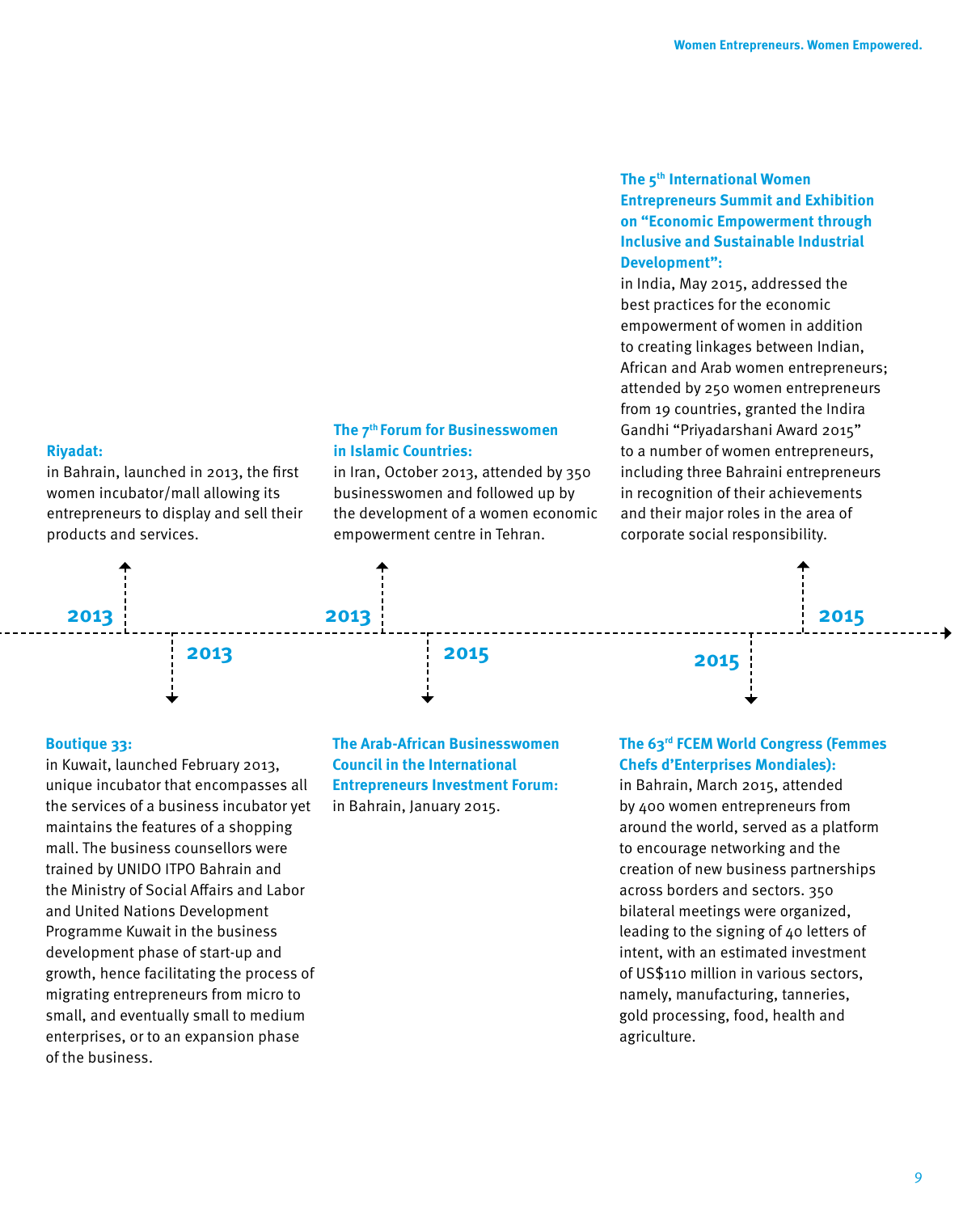### **Khulood Abdulqader, Bahrain** Gem of a success story



Khulood Abdulqader is the founder of Curve, a boutique jewellery atelier whose work combines the best of Bahrain's pearling heritage and the narrative of contemporary Bahraini women's empowerment through education and social support.

Ms. Abdulqader made the

transition from government employee to entrepreneur in a stunning leap of professional empowerment, supported by her background in gem and jewellery science. The former officer in Bahrain's Ministry of Commerce and Industry's Gems and Pearl Testing Laboratory, was the first Bahraini woman to qualify at the Gemological Institute of America (GIA).

In her words: "At first, I worked from home and showcased my creations at ladies' associations and bazaars attended by influential ladies. Soon orders started coming in and I decided to strike out on my own. I was content with the fact that my reputation was growing and I was making about US\$5,000 to US\$8,000 a month in profits. But UNIDO ITPO Bahrain raised the bar for my ambitions. I learnt to professionally channel my talent and gained valuable technical knowledge on how to run a business."

Today, Curve has an annual turnover of US\$1 million a year and a net value of US\$3 million.

Abdulqader remarks, "When I started, I had the technical skills from my work at the Ministry's gem lab and my study at the GIA. I had the flair and creativity that could get me clients. But it was my training with UNIDO ITPO Bahrain that taught me to prioritize my growth and business development. The programe helped me to leverage my skills to get bigger loans for my business expansion, for example."

"Establishing my business was the first step. It was through the exposure at regional exhibitions that I was able to see and understand current industry trends and promote my own creative vision. I am now working with the UNIDO ITPO Bahrain team to transform my business into a franchise concept in the region. It is a big step in an industry that is dominated by brands with centuries of fashion history."

Abdulqader has become well-known for her unique jewellery designs, inspired by Bahrain's compelling scenery, its rich history, Islamic designs and Arabic calligraphy.

In a 2016 interview with UNIDO she stated, "Joining UNIDO's programme was, and still is, the most important step in my business career. It is through their support that my company is now ranked among the largest in Bahrain by one of the most significant awards for Bahraini entrepreneurs."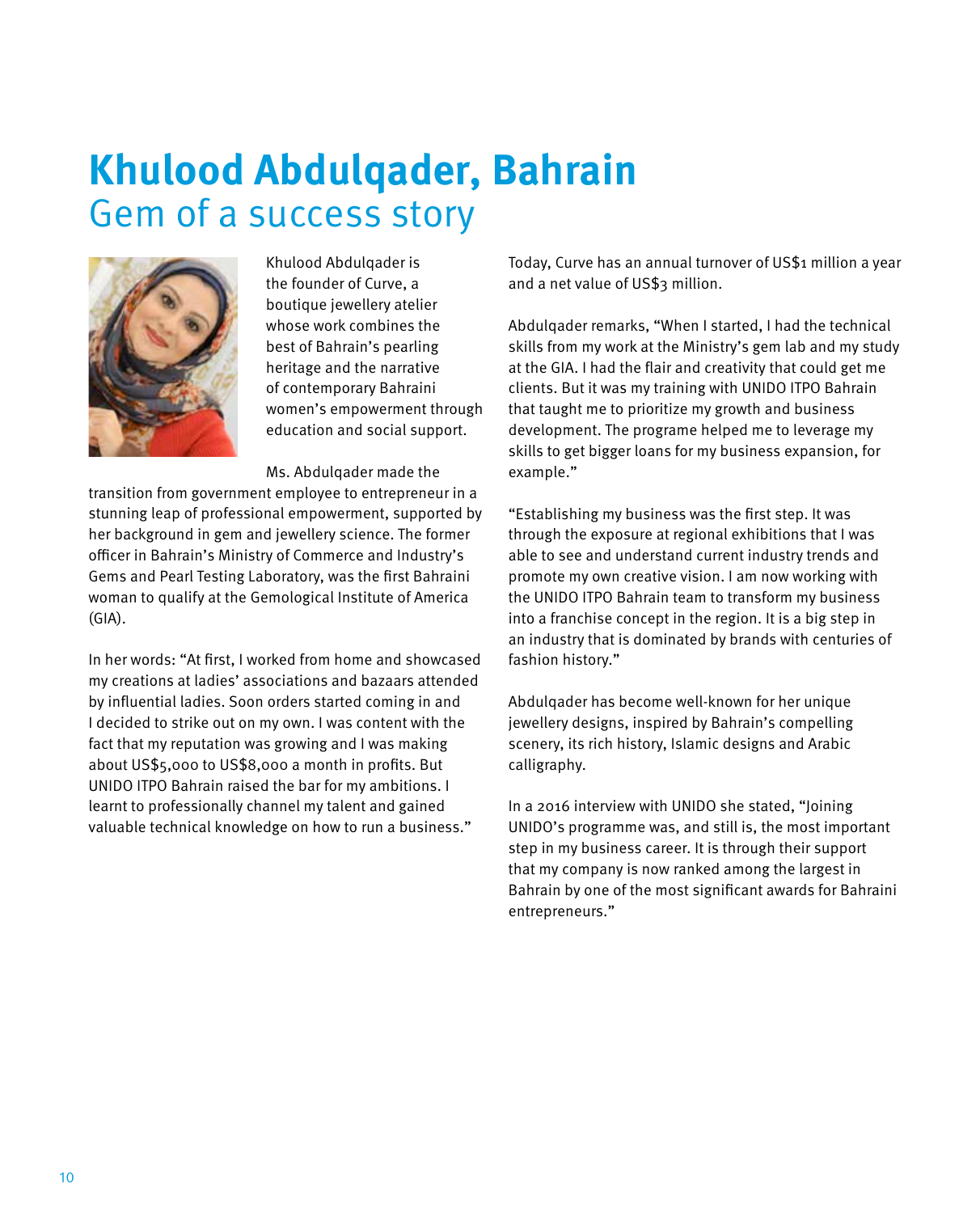### **Nawal Al-Sabbagh, Bahrain** Bouquet of triumph



Nawal Al-Sabbagh runs one of the best-known florist and chocolatier shops, Nawal Flowers, in Bahrain. Her clients include royalty and some of the most discerning and wealthy families who value her artistry and quality finish. Her unique story was not always so rosy though –rather, it was a rose garden with its share

of thorns. A failed partnership in an earlier business and the urgent need to provide for her children as a single mum fuelled her determination to rebuild her business. As Al-Sabbagh says, "I come from a family where we were not entrepreneurial but we were very independent. From childhood I was taught to find ways to solve challenges and this stood me in good stead when I faced the issue of re-starting my business."

"We Bahraini women have a long history of independence and entrepreneurship but it needed to be re-shaped to fit the 21st century context."

Al-Sabbagh's inspiring story of business reconstruction began when she found her earlier partnership falling apart just when she was also in the midst of a personal life crisis. "Many of myformer clients from the earlier flower business contacted me and asked me to handle their special event décor but I was unable to do so because I needed capital for flower and chocolate. I did not want to overload myself with loans although family and friends wanted to help. I am an artist and in all the turmoil I had turned to painting to calm me. I sold these paintings to raise the capital and contacted my old suppliers. To my delight, they were happy to extend credit and help

me to start again because they believed in my ability to succeed." In mid-2016, she told UNIDO that the loyalty of her customers and suppliers has been the most rewarding experience of her florist and chocolatier career. Initially, Al-Sabbagh worked from her home, supplying tastefully arranged flowers and gifts of top-quality chocolates to VIP clients. Her big break came when she went to the Bank of Bahrain and Kuwait (BBK) to negotiate a bank overdraft. It was Ramadan and the PR department was preparing to place an order of Eid sweets for VIP customers. Al-Sabbagh persuaded them to use her artistic talent to create a custom-made Eid greeting and also her chocolate supplies.

"Entrepreneurs must always watch for opportunities. I was able to convince BBK of my reliability as a supplier and as a good SME client. I never used the overdraft but got a great client in BBK!" The three secrets to business success, according to Al-Sabbagh, are to build trust in customers and suppliers because both are your partners in success; to offer quality at a reasonable price always and to always believe in oneself.

"UNIDO ITPO Bahrain's structured approach to enterprise creation and growth means that we have access to counselling and global exposure. This makes UNIDO ITPO Bahrain successful in its nurturing of women entrepreneurs and stimulating economic empowerment of women," says Al-Sabbagh who is currently working with UNIDO ITPO Bahrain to expand and enter the franchise business for her florist and chocolatier brand. Al-Sabbagh is currently working with UNIDO ITPO Bahrain to expand and enter the franchise business for her florist and chocolatier brand.

"You have to explore ways of reinventing your business. In this business, nothing smells sweeter than success!"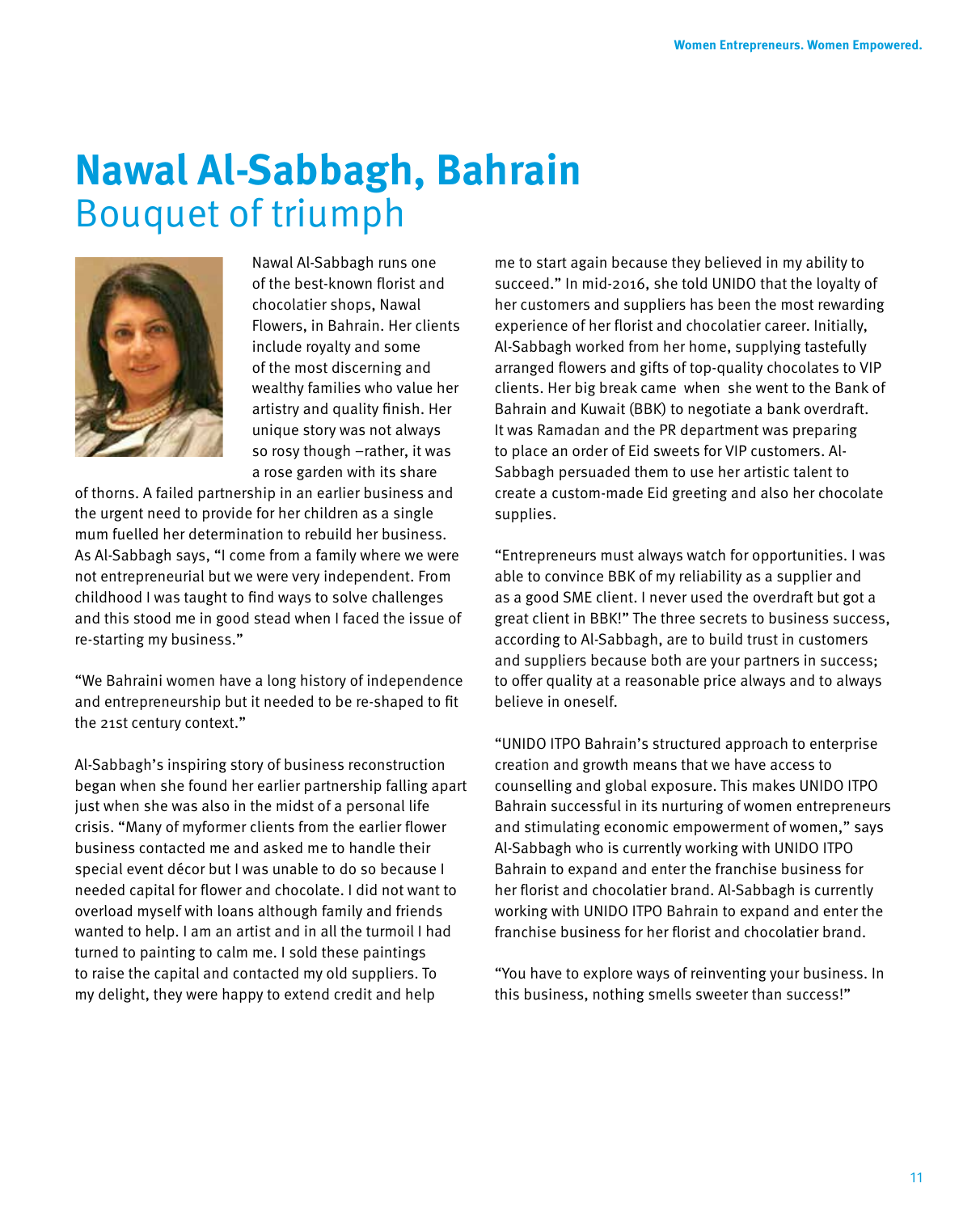#### **Huda Janahi, Bahrain** A true ambassador of entrepreneurship



Fifteen years ago, Huda Janahi started her business, Global Cargo and Traveller Services, with start-up capital of 1,000 Bahraini Dinars (around US\$2,650 at today's exchange rate). She ran the business single-handedly from an office in a small rented space in Muharraq, Bahrain's third largest city.

For the first year, all progress was blocked because her application for a commercial registration was rejected by the Ministry of Commerce. She was told that women could not receive a commercial registration to operate in the cargo industry. Undaunted, Janahi refused to accept "No" for an answer, and she joined UNIDO ITPO Bahrain's Enterprise Development and Investment Promotion Programme. In 2001, after graduating from it, she applied again for registration and her application was finally accepted. Janahi still views it as one of the most rewarding moments.

Within a few years, Janahi built up her company into a huge, successful enterprise and, in 2008, she signed a merger worth US\$3m with the Kuwaiti cargo company, Global Logistic Company, which serves the whole Middle East region. Currently, she owns eight businesses in services, retail, media and manufacturing employing 85 staff, and her net worth is estimated at US\$25 million.

Today, Janahi is an award-winning businesswoman, and one of the most influential women in the Arab world according to Forbes magazine. With her father's and husband's confidence in her abilities as the main inspiration, Janahi has, against all odds, thrived in this male-dominated industry and is now hailed as a role model for budding female entrepreneurs across the Persian Gulf region.

Huda Janahi has received numerous awards and recognitions including the Mohammad bin Rashid Award for Young Business Leaders for the "Best Arab Start-up Business in the Arab World for the Year 2005", "Investor of the Year Award in the Category of Young Innovative Entrepreneur for the Year 2006", "the GCC Young Entrepreneur Award for the Year 2008" at the Women in Business Conference held in Oman, the first "Leader Entrepreneur Award" by UNIDO in 2008, and most recently, the Indira Gandhi "Priyadarshani Award 2015" in Delhi. Furthermore, in 2013, as part of the G8 Summit held in UK, she was awarded a "Certificate of Appreciation as a Woman of Achievement" by the G8 UK Presidency for the Deauville Partnership.

According to Janahi, "Entrepreneurs (should) reach out and share their ideas and problems with other established international entrepreneurs."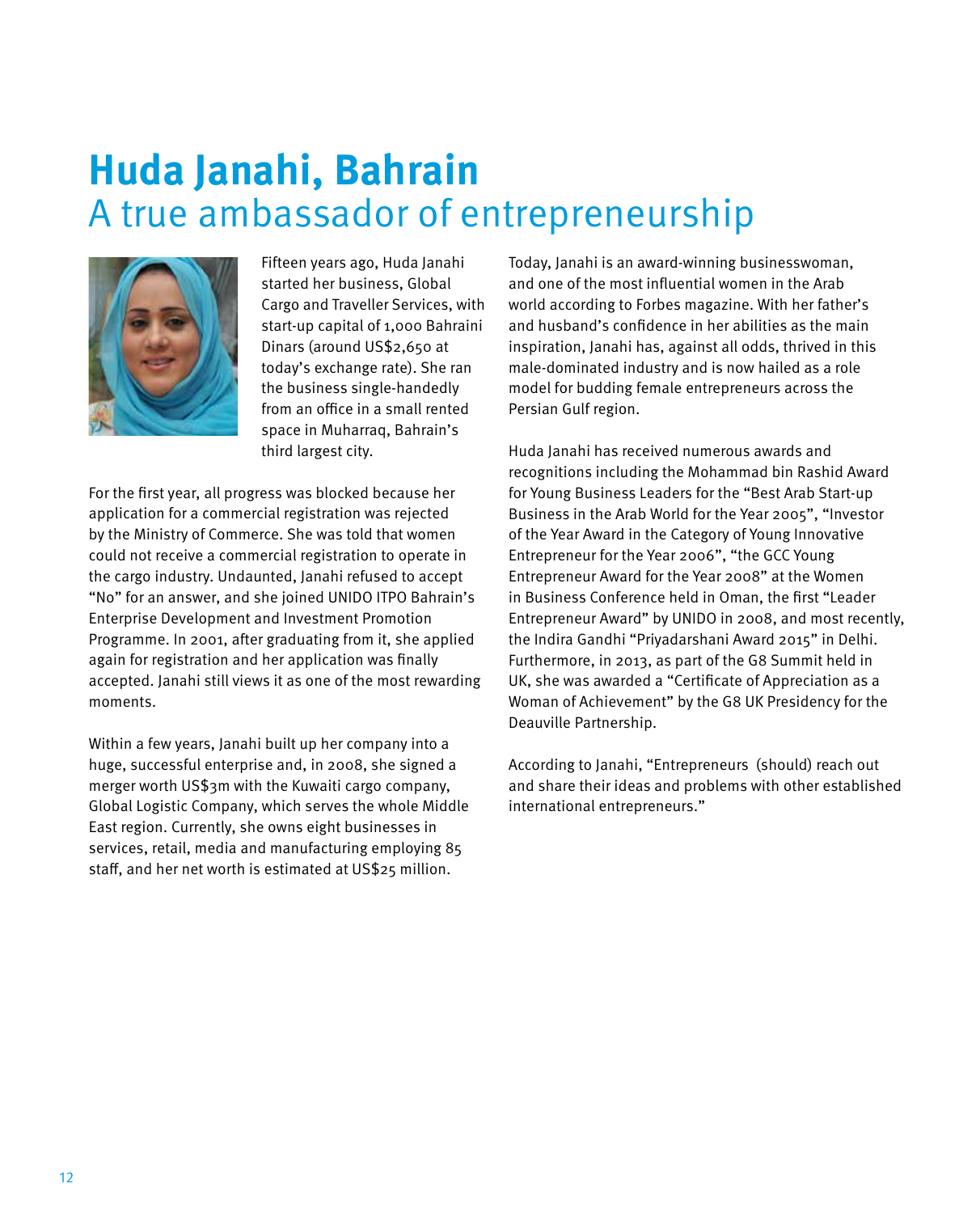#### **Frederica Williams, Sierra Leone** A stylish path to self-development



After graduating in Economics from the University of Sierra Leone in 1997, Frederica Williams found that high unemployment rates meant her job prospects were dim. While waiting for the right job and in between interviews, she turned to her hobby of designing clothes and sewing to keep her spirits up and

to bring in some modest income. What started as a parttime occupation soon blossomed in 1998 into her full-time business, J&F Fashion Design, as demand grew for her stylish cuts and drapes, for her unique fashion sensibility.

More than the monetary success, Williams says, it was a turning point for her self-confidence, "when I began to realize I have a skill that is unique." In 2000, she decided to further enhance her talent by taking an apprenticeship with a designer in Nigeria for two years. In 2002, after returning home, she started her business properly and set up operations legally in 2005. In 2012, she became a member of the Organization of Women Entrepreneurs (OWNERS) a project of the African Foundation for Development in Sierra Leone and the Cherie Blair Foundation for Women. Here she gained valuable business management skills under UNIDO ITPO Bahrain's Enterprise Development and Investment Promotion Programme.

"This was really the second turning point in my success as an entrepreneur," Williams says, "I gained the practical training to match my theoretical university knowledge. It helped me to manage her business clients and staff more efficiently. Specifically, I learnt a lot about customer care and financial management as a sole proprietor."

However, her passion remains the art of fashion. In a 2016 follow-up, Williams stated that she particularly enjoys working with traditional fabrics from Sierra Leone.

Inspired by the traditional and cultural designs, she creates contemporary and sophisticated styles that can be appreciated and sold both locally and internationally. When asked what the special strengths of women entrepreneurs in Sierra Leone are, she had this to say: "personally for me, I have the focus, passion, integrity and perseverance to succeed at all costs. The challenges, however, are numerous for an entrepreneur to overcome and succeed in this environment. Some of us start with such over-zealousness but obstacles come, and we either fail or give up. We lack the know-how, capacity training and funding. Particularly in my sector, I need more exposure to broaden and expand on my ideas and creativity as fashion trends are dynamic. Social media I found very helpful – though we have the challenges of slow and costly internet services."

Williams also pointed out that more training, refresher courses, counselling and funding is needed to acquire the necessary skills to become a successful entrepreneur. She herself attended a tailored training course and Women's Networking Conference organized by GE, focusing on understanding and communicating your brand, negotiating for success, hiring the right talent, performance management and being a talent champion. She suggested the establishment of an Entrepreneurship School and Business Incubator with UNIDO support which will be very useful in improving the growing entrepreneurial culture in Sierra Leone.

Today, Williams has become extremely confident and takes her lessons to a wider audience, talking about her business on national TV which resulted in promotion and increase in sales due to the nationwide publicity. Her clientel base has increased by 35% and her sales by about 20%. She now has about 15 employees and plans to expand in the next couple of months by opening a front end showroom for her designs.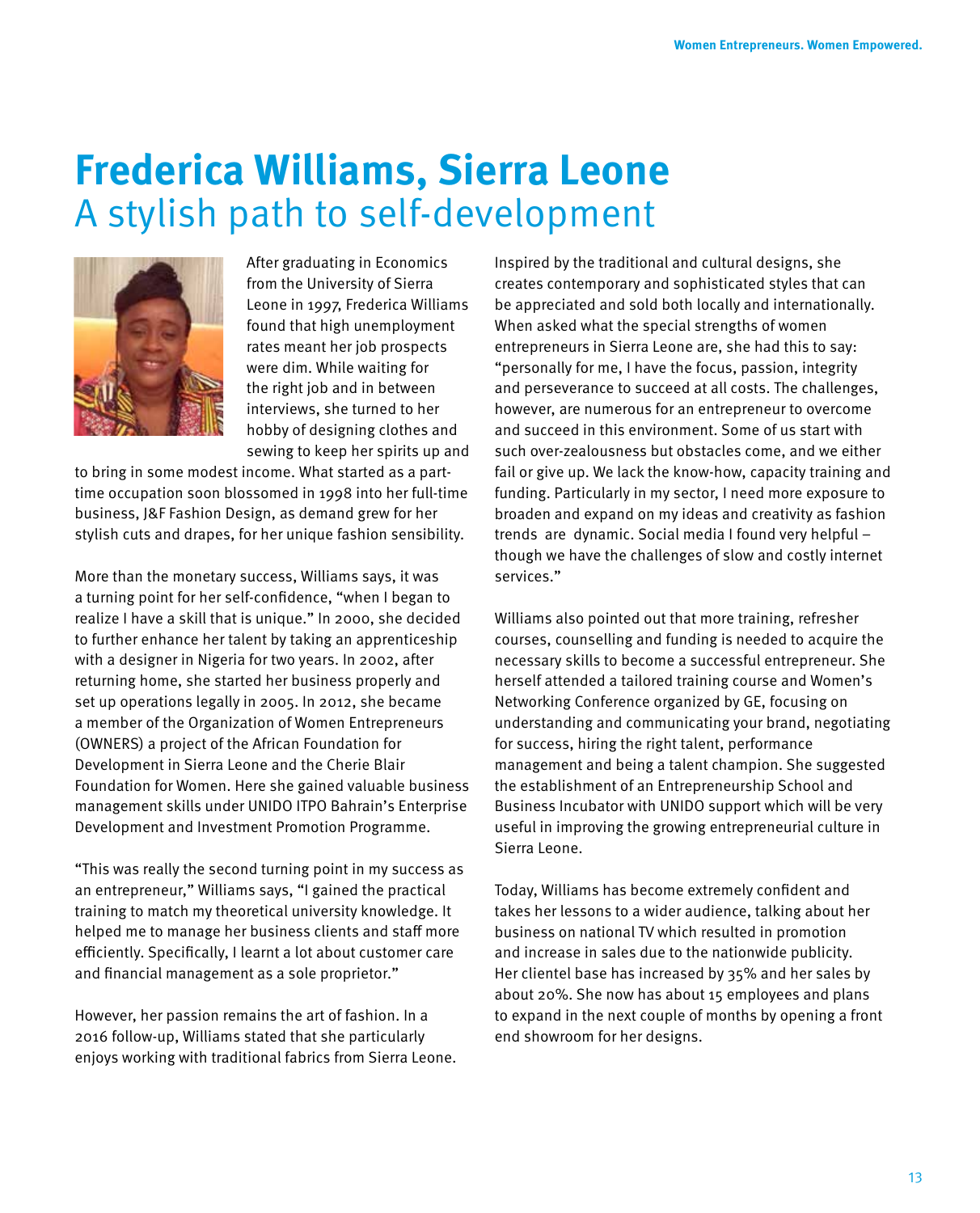### **Humu Knox, Sierra Leone** A flavourful entrepreneur experience



Humu Knox's success story displays the ability to breed a culture of good business, just like her flavorsome yogurts. Imbued with a passion for baking and preparing fruit and flavoured yoghurts and cupcakes, she started out by doing extensive market research and tasting. Not finding anything that matched

her creativity and taste standards, she was convinced that she had found a niche for top-quality flavoured yoghurt and baked snacks.

Knox's first hurdle was that she had no specialist training in making these products commercially. Armed with some work experience under her sister who had trained in a specialist school, she researched through trial-and-error and developed recipes for quality yogurt and cakes. She started producing and selling commercially in 2010.

To understand the basics of becoming an entrepreneur, Knox became a member of the Organization of Women Entrepreneurs (OWNERS) a project of the African Foundation for Development in Sierra Leone and the Cherie Blair Foundation for Women. Here she attended UNIDO ITPO Bahrain's Enterprise Development and Investment Promotion Programme. She acquired valuable business skills in quality management, customer care, financial management, leadership and entrepreneurship skills. She also had a mentor in food services who helped her develop skills in preparation and presentation of food and standard hygiene methods.

This has enabled her to market her new business, Kol Hat Frozen Yogurt, efficiently. Between August 2013 and January 2014, Knox's sales grew by 15% thanks to a strategic location of her outlet in Jui. She now keeps better records of her business transactions than previously. She has also started getting contracts to supply flavoured yogurt for parties. The increase in production has led to her employing two more staff. Despite the Ebola crisis in 2014 which saw business slow down, she has managed to hold on to her existing distribution outlets.

Knox believes her strengths as an entrepreneur, and of most women entrepreneurs, are courage, perseverance and tenacity to go for her dreams. She believes women in general draw strength in numbers, be it team or partnership to start a business. However, sustainability is hard to achieve, and she observes that women entrepreneurs are still easily daunted by obstacles and quit easily.

"I have been doing this business for more than five years now and despite the challenges and obstacles, I have not given up hope to succeed. Key to my development were my lessons in business management and access to mentors and a food industry network that helped me to stabilize my quality."

She advises her fellow entrepreneurs to ensure quality standards in their products, get the right manpower, deliver goods in a timely manner and meet the required standards in production. For the future she plans to increase her distribution outlets and buy additional machinery to help grow her business. She believes that ongoing training, counselling and funding will be beneficial for her to grow and succeed in her business.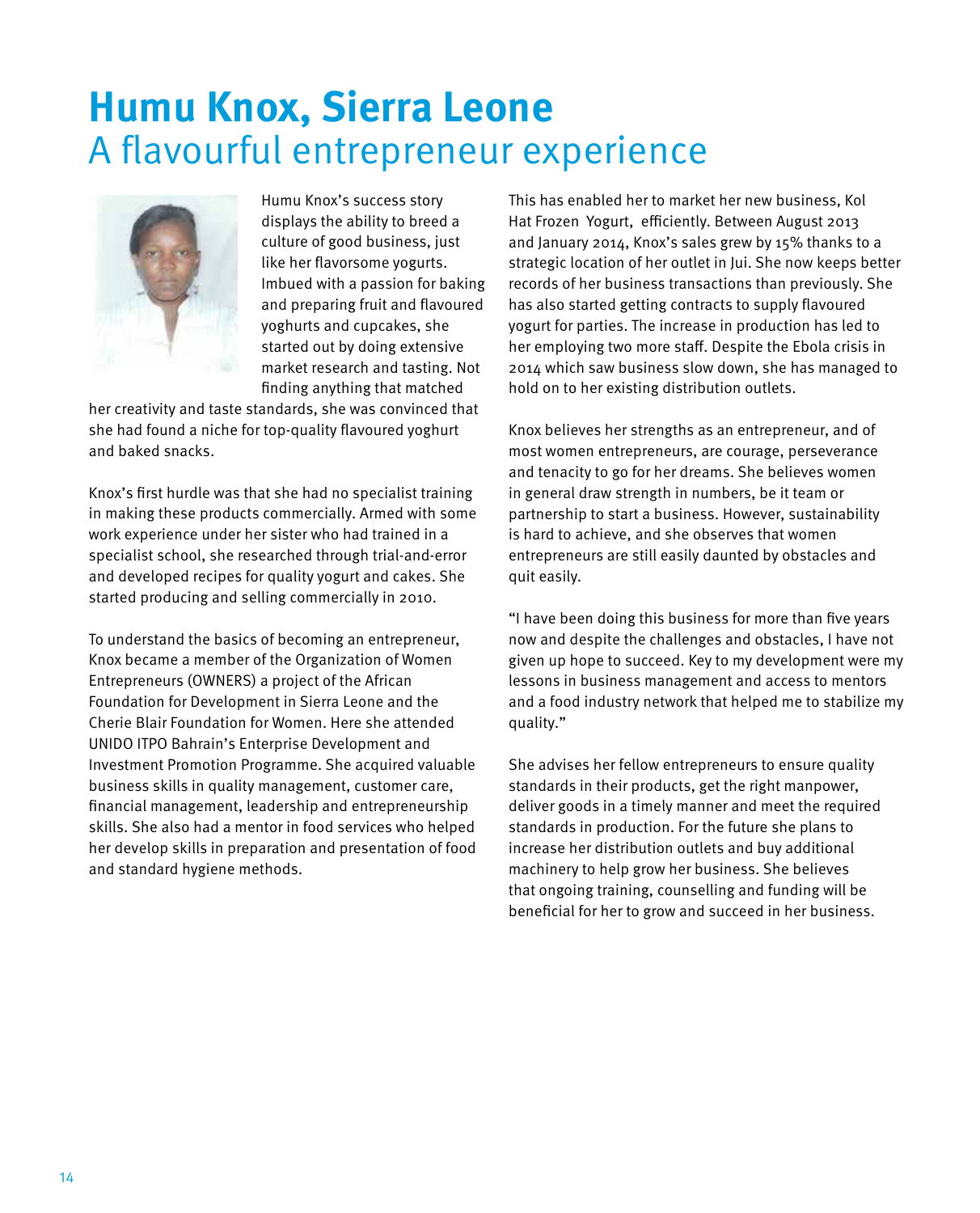### **Gladys England, Sierra Leone** An oasis of success



Gladys England is the proprietor of Oasis Juice Bar and Café located in Murray Town, Freetown. Prior to owning her own business, she worked for the non-governmental organization, World Relief, which is helping in Sierra Leone's post-war reconstruction. She was also a part-time student studying

Business Administration at the University of Public Administration and Management. Like most entrepreneurs, England remembers that she was always businessoriented, even as a child. At school and even while working, she used to buy and sell anything that earned her a second salary. The idea of a juice bar came to her during the course of her NGO work when she travelled through Sierra Leone and saw large amounts of fruits wasted and unsold daily, along the roadsides each day. England saw this as a business opportunity to enter the juice making business. As a first step, she drew up a business plan and applied to the Sierra Leone National Business Plan competition, Business Bomba, organized by the African Foundation for Development in Sierra Leone in 2009. Her idea was ranked in the top 25 and she won prize money of US\$6,000. So the first challenge was partly resolved. However, England found that she didn't have experience managing a team or a budget. Moreover, she realized that her business idea was more capital-intensive than she had thought. She was encouraged by her friends and colleagues to start on a small scale. "I researched juice bars and then modified my business idea and in February 2011, the Oasis Juice Bar was born," she says, "The name Oasis represents heavenly beauty, creativity, calmness ways to describe how the juices make you feel."

England partnered with two expatriate colleagues, and they decided to concentrate on that niche market as they knew a large number of people in that target market. They knew what the market wanted and gave technical advice on how to cater to it. At this stage, England benefited from UNIDO's partnership with the African Foundation of Development (AFFORD) through the Organization for Women Entrepreneurs (OWNERS), a project of the

African Foundation for Development in Sierra Leone and Cherie Blair Foundation for Women, of which England is a member. Through UNIDO ITPO Bahrain's Enterprise Development and Investment Promotion Programme, she has gained valuable advice, capacity-building, mentoring, networking and technical support.

Today, a confident Gladys England has expanded into renting rooms for guests and expanded into a duplex next door to the Oasis Juice Bar where she rents out the rooms. She employs 15 staff. However, she stressed that the challenges are by no means over for her and for other Sierra Leonean women entrepreneurs. "Personally I believe perseverance, even in times of trouble, is what has kept me going. It is so easy to give up when problems arrive as I found out during the Ebola crisis this past year. Things are doubly difficult for women entrepreneurs who have very little funding support in the form of grants and low interest loans particularly for start- ups. As a woman in business, there is a challenge of not being taken seriously, of staff not respecting women at the helm and not wanting to take orders. I have found out that one has to be assertive and strong especially in decision-making." Despite these trying times of the Ebola crisis in Sierra Leone, she has managed to be creative in her niche market which has sustained her business thus far. She has gained great respect from her community on how she is managing to sustain her business and she is currently providing mentoring for other women with business aspirations. Constantly looking for new opportunities, Gladys England stated: "Towards the end of 2015, we noticed that there were a lot of requests for meeting venues and Oasis responded accordingly. We reconstructed the basement to provide additional space and are now conducting regular meetings and workshops for a number of non-governmental organizations. The business is growing so rapidly that we are again discussing further expansions."

When asked about the most rewarding experience, she said: "A full booking of the property in May 2016 for an engagement party with an attendance of 160 people. We catered the event and helped decorate our garden to make the soon-to-be-wedded couple's dreams come true."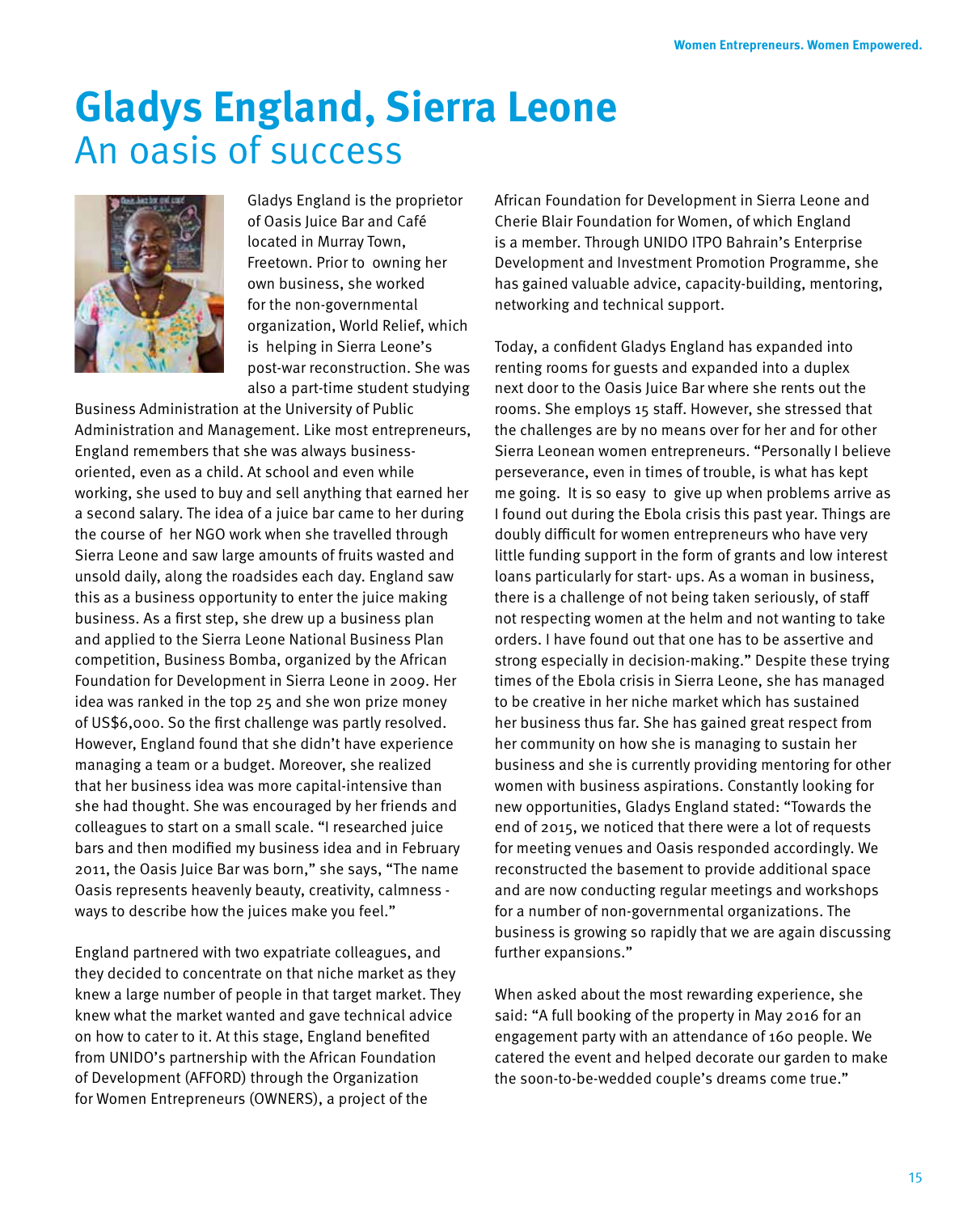#### **Nourah Shaaban, Kingdom of Saudi Arabia** Training entrepreneurs for success



In 2003, a thoughtful and ambitious Saudi woman, Nourah Shaaban, decided to do something that would expand the horizons of her fellow countrywomen and create an environment where they could blossom to their fullest potential.

"I noticed that there were no

avenues for women's development – just the usual social activities. I started laying the foundation for an Awareness Development Project for Women to help them to fine-tune their skills, change to new thinking and discover their energies." On that basis,she established Ebdaa Exchange (Innovation Exchange), a company which provides training workshops for personal and professional skills development.

To prepare herself as a trainer of leaders, Shaaban extensively studied self-development techniques and communication skills by attending regional conferences, workshops and programmes. She also networked with distinguished achievers and soon became a trusted figure amongst them in international and local forums. One of the first things that Shaaban did was enroll in the UNIDO ITPO Bahrain programme called "Training of Trainers for Enterprise Creation and Investment Promotion Programme."

"With this programme, I broadened my horizon of work through different experiences and multiple international relations with UNIDO in Lebanon, Tunisia and Bahrain. This network helped me to build bridges to connect with qualified individuals and institutions, and that helped to amplify my voice as a woman from Saudi Arabia and

an entrepreneur and use it for the benefit of women everywhere – but especially in the Middle East and North Africa region where I was closest to the culture and the feminine career challenges."

One of the most remarkable learning experiences for Shaaban was a forum that her organization hosted and in which UNIDO participated. She says she was able to see at close quarters the way such forums stimulated and raised awareness among young girls about leadership, entrepreneurship and its benefits.

"Training programmes like the one I participated in empower women in our countries by exposing them to global ideas, modern entrepreneurial concepts and enabling them to activate their knowledge and skills and create impressive success stories," Shaaban remarked. "In the case of Saudi women, we need this wider vision because, although we have a great deal of talent, patience and accomplishments, we also face plenty of challenges from conservative society and laws that make entrepreneurship a difficult path for women."

In 2016, she proudly told UNIDO that through Ebdaa Exchange more than 10,000 attendants have benefitted from programmes in self-development, communication skills and public speaking, among others.

During her career of over 20 years, she has received various awards and official recognitions. Most recently in 2014, she was named by Forbes Magazine as the most creative entrepreneur in Saudi Arabia. However, for Saaban, the most rewarding experience is the ability to represent her country in over 50 international and regional events.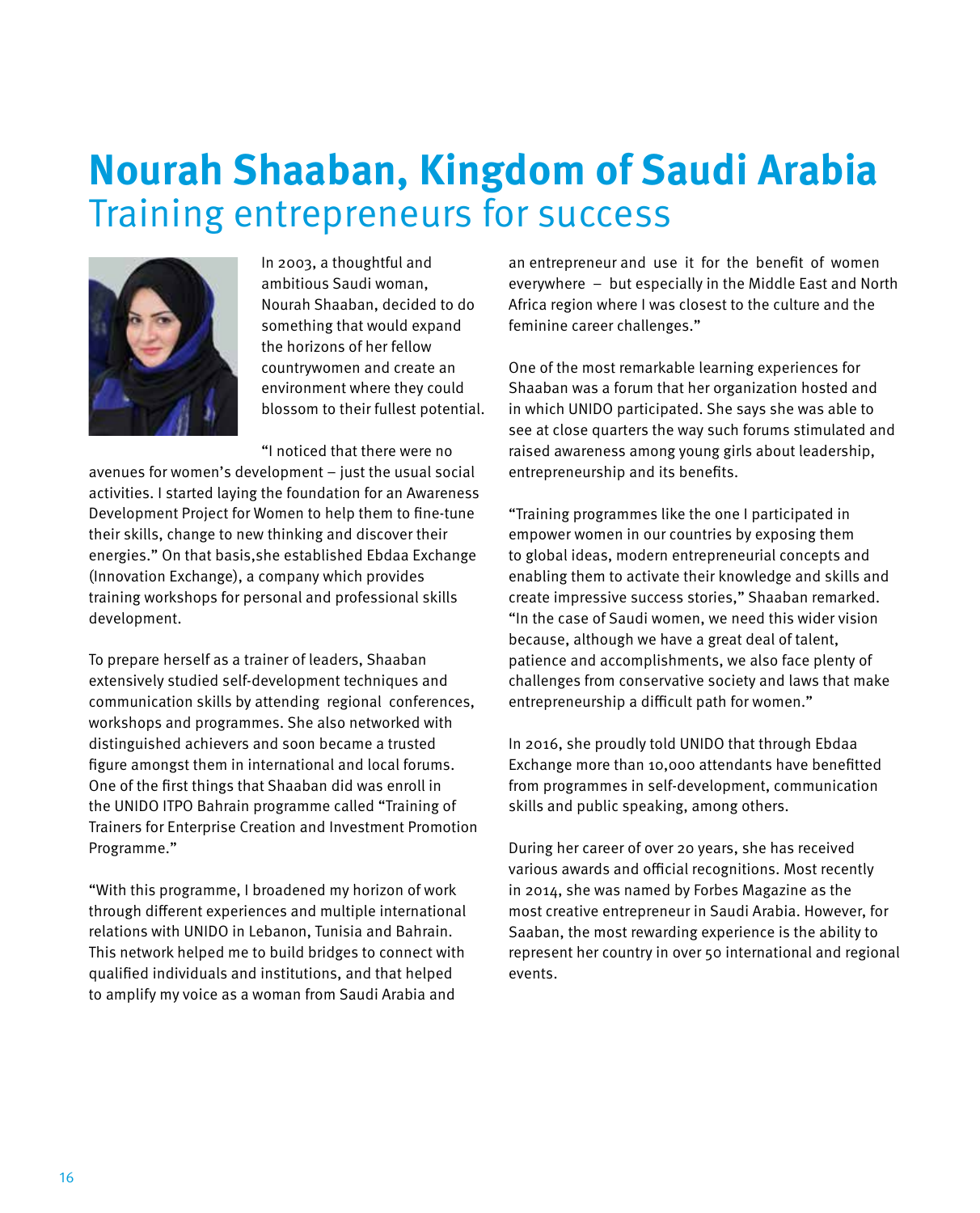#### **Mona Al Zayer, Kuwait** Accessorizing her ambition with UNIDO



Mona Al Zayer has always been creative and interested in designing stylish and affordable accessories with crystals, beads and chains. Her story is one of searching for the correct 'all-season' market that would fulfil her business plan for an uninterrupted income and selfdevelopment.

In the beginning, she would purchase beads, chains and crystals wholesale and use her imagination to create a wide range and collection of accessories. She sold these creations at private exhibitions. Al Zayer saw that demand was cyclical and seasonal – usually more during the last week of the month when people get their salaries or during wedding seasons, for example. In her search for a more viable income source, she learned fancy gift-wrapping and rented a shop to practice gift-wrapping and special designs for weddings, anniversary boxes and other packaging. The project was successful and compatible with her hobby, but unfortunately, capital costs were high, and this too was a seasonal business. So her hunt began again for an all-year business idea.

Around this time, she attended a conference of small and medium-sized enterprises and entrepreneurship in Kuwait organized by UNIDO ITPO Bahrain. It was an eye-opener because it taught her the importance of strengthening her ideas with a proper business plan, and a clear capital and cash-flow assessment for long-term success. Al Zayer was also put in touch with services that could be utilized for the development of her project. She was then able to participate in a capacity-building programme in

collaboration with the Ministry of Social Affairs and Labour in Kuwait. This programme opened the door to more training and she was provided with a unit at the Women Economic Empowerment Centre "Boutique 33".

By now she has created her business plan for the perfect year-round business – chocolates. The rationale behind the idea was that Kuwait is a country where food is central to social life. Kuwaitis visit each other regularly, and they always show up with sweets, cakes and pastries or dishes for dinner or any occasion.

"Everyone loves chocolates" Mona Al Zayer says, "and our chocolates are favoured for their range and quality."

While her personal favourite is milk chocolate, her customers are drawn to her rich, dark chocolate variety. Recently, she even launched a line of diabetes chocolate, the new success story in her community.

Al Zayer's study for the project lasted almost two years. First, she studied machinery in terms of efficiency and cost. Next, she had to choose a reliable and high-quality chocolate raw material supplier. Finally, she looked for a suitable site for her factory.

Al Zayer's chocolate factory, Choco Chef, is now running successfully. It has been a challenging journey, and she remarks that she is still learning right and wrong. Al Zayer says, "I am blessed that I was able to create a business based on my hobbies and market needs. I would advise all would-be entrepreneurs to participate in networking events and training courses in order to hone their skills and realize their dreams."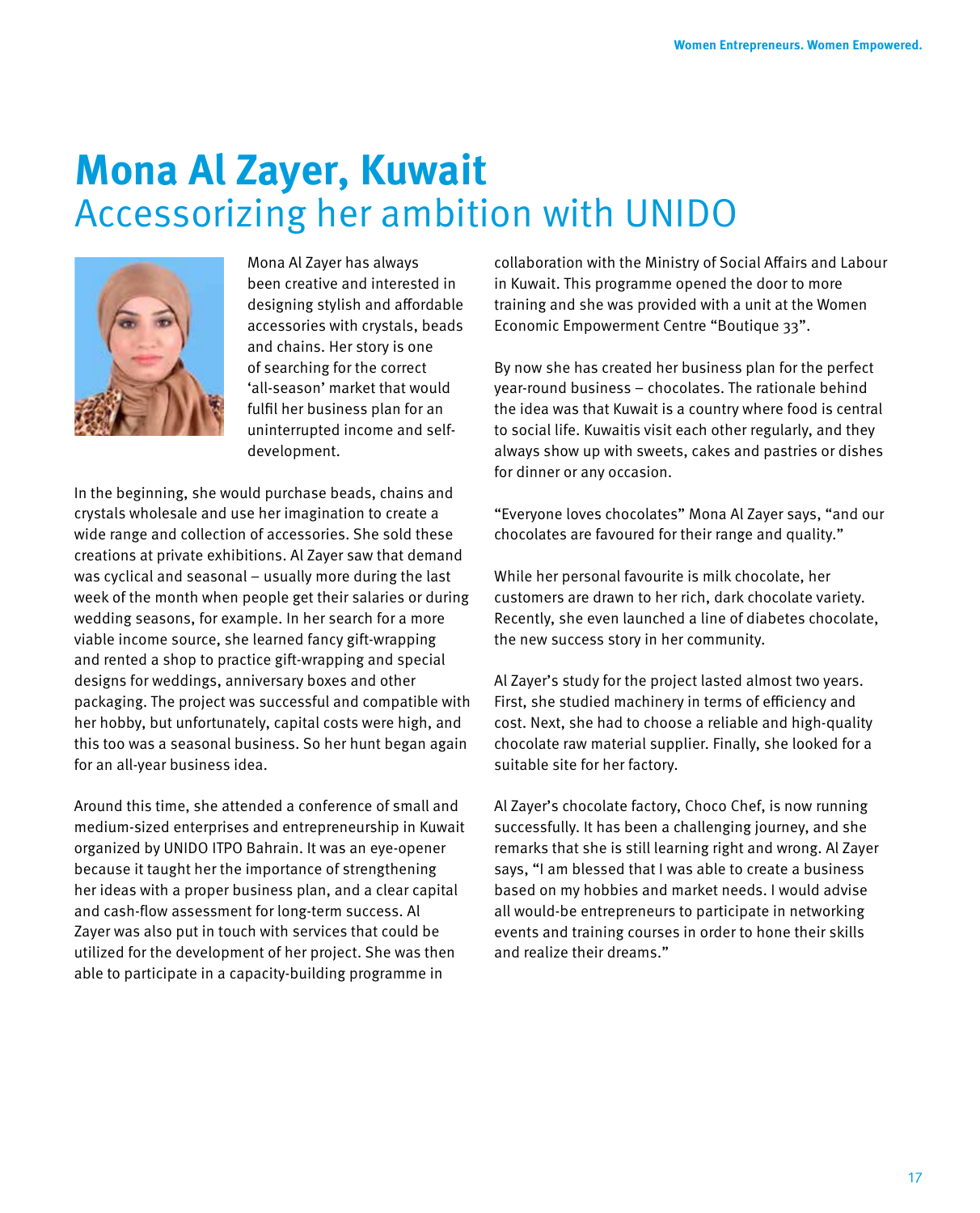### **Naziha El Koush, Lebanon** Upcycling to entrepreneurial excellence



Nigerian Naziha El Koush's journey to entrepreneurial success in faraway Lebanon is the story of how a skilful artist transformed seemingly useless recyclable into objects of art for interiors and won herself a reputation for craftsmanship that led to a shop in Hamra called Tasmim.

El Koush was able tocombine her innate artistic talent with the business skills that she learnt through the Enterprise Development and Investment Promotion Programme, such as drawing up a business plan, doing a feasibility study and making a business budget. At the legal level, UNIDO ITPO Bahrain helped El Koush to establish her business officially and taught her to market her creations. Through her training and newfound connections, El Koush was able to access exhibitions and events where she could showcase her creations and build her brand. Appalled by the growing amount of thrown away materials, considered waste by some, El Koush took it upon herself to transform these objects into useful and unique art pieces. In her own words, "I developed my talent by studying interior design and took recycling as a theme for my project. I transformed all non- useful things into art and décor objects or into utility items."

"My favourite creations are the scented soaps. I particularly enjoy the process and the end products' versatility as a decorative house item, give-away or present."

Through EDIP, we learnt about the process of starting our own businesses, how to manage our projects, how to market our products and lots of other important things that we continued to learn about in counselling sessions. Counselling is a continuous support and a follow-up for all entrepreneurs to solve business problems and find solutions" she said, The programme helped us to develop our business differently, i.e. from a professional perspective, and is always there when help or support is needed."

El Koush's husband Walid is also a UNIDO beneficiary entrepreneur and when he arrived in Lebanon from Nigeria, the couple decided to pool their skills and business acumen to expand the family project. Today, they have roped in their children and El Koush's mother and sister into a profitable line of customized art stationary. This second project reflects El Koush's efforts to expand in Lebanon. A true indicator of El Koush's success is the fact that her income has risen from a mere US\$100 to US\$2000 a month. She currently employs six female staff.

"Lebanese women entrepreneurs are very strong and may be present in the market even when working from home. They are fighting all kinds of competition from foreign labour which threatens their existence in the local market. But entrepreneurship is a joyful and challenging voyage, especially for women. I started out as an entrepreneur to fit my ambition and my available time – I was a mother of three children with free time in the mornings only. Today, I have graduated from running a small home business to running a successful family business that nurtures my creativity and brings in good income."

She added, "I advise entrepreneurs to take the risk. Those who participate in EDIP should grab each and every opportunity and follow the step-by-step action plan they put in place with the help of the counsellor."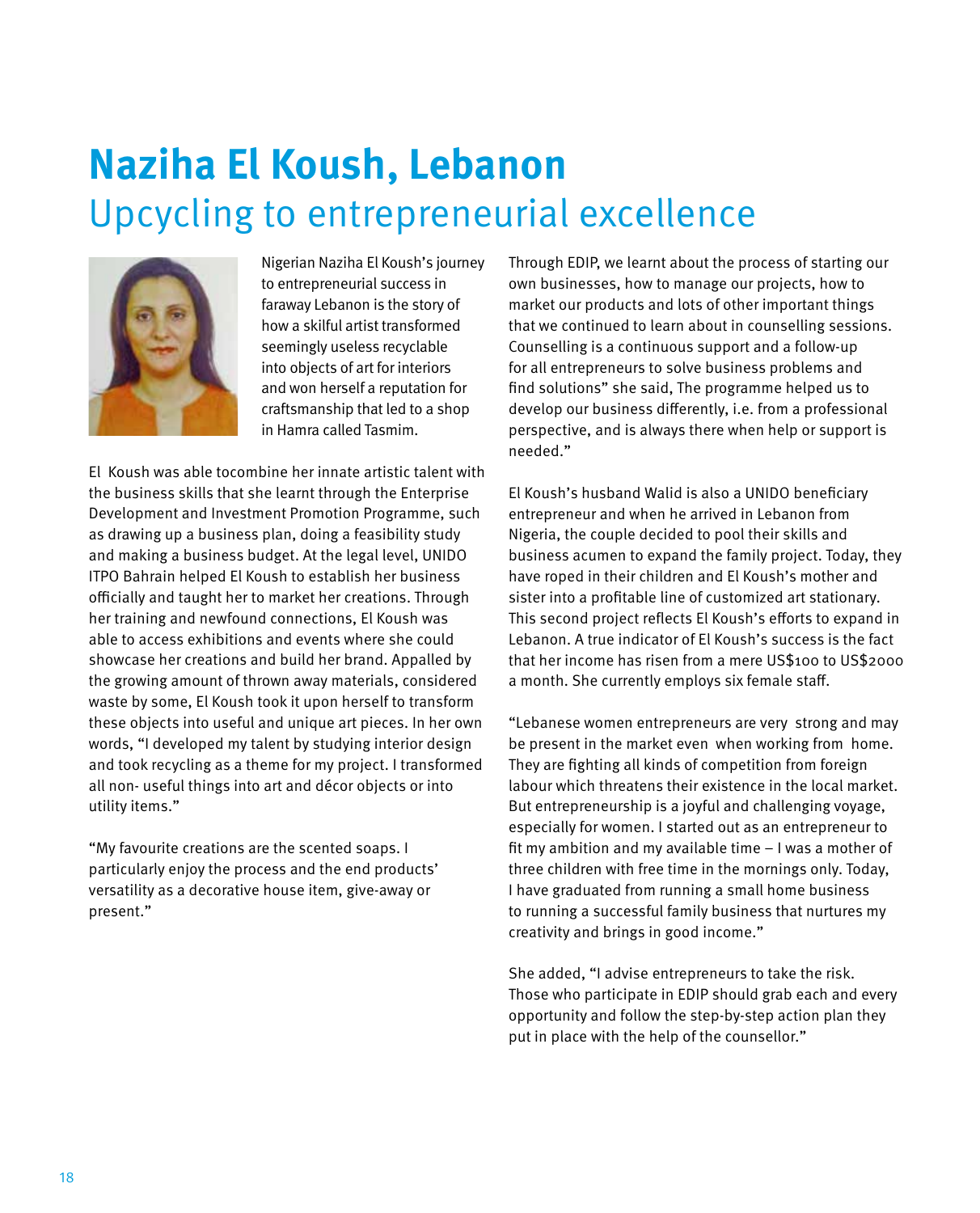### **Samar Itani, Lebanon** Playing with the sands of success



Samar Itani's idea was simple and beautiful: she collected sand from the seashore and used it to make creative and decorative art objects, or she tinted it in various colours and bottled it in eye-catching layers to decorate a home interior. Growing up in a sea-side house in the Lebanese city of

Byblos, she has always been mesmerized by the ancient Phoenician legacies and the beautiful treasures found within the sea. Yet, what began as a mere fascination soon turned into a love for creation. At first, she worked on her own from home, and her business was a hobby where she made money by selling her creations to family and friends. Today, Samar Handicrafts is a flourishing art business that yields an income of US\$140,000 annually and an atelier with 28 women helping her to meet the monthly demands she has to deliver. Itani is also teaching in Fabriano College, and she is a partner in an art college-gallery. She also runs a training centre through which she mentors other women entrepreneurs and passes on the lessons she learnt in the UNIDO ITPO Bahrain Enterprise Development and Investment Promotion Programme.

"I went into business on my own in order to support my family through additional income, before becoming the only breadwinner for three teenage boys," she recalls. "I started from home creating artistic projects until I felt the need to learn new hard skills to reshape my talent. So I went to an art school and studied art and design."

"I started to go deeper into my business, and I started to teach art as well. But it was at the the EDIP programme in Lebanon which I attended through the Hariri NGO where I realized how much goes into a successful business. We got soft skills training and learnt about cost analysis, pricing, marketing and more. Counselling sessions followed to bring things together, to complete the picture of a business that turned into a career."

Through EDIP, Itani learned to improve the way she ran her business and streamline it for success, expansion and profitability. Itani was able to re-brand her business and learnt to think big and turn her ideas into a smart business. As a first step, her mentors in the programme helped her to assess the market and come up with a redefined product line that met market needs. The programme helped her to gain the hard skills support by giving an opportunity to needy housewives to work with her and get paid depending on their productivity and at the same time meeting her customer commitments. The support from EDIP enabled Itani to expand from Lebanon to the countries of the Gulf Cooperation Council, especially after she participated in the UNIDO women entrepreneurs' forum in Bahrain. As a member in the Artisan League, Itani helped to establish EDIP - Lebanon Entrepreneurs' Market, a permanent exhibition with the support of the Ministry of Industry.

Itani says, "Lebanese women entrepreneurs are good fighters; they are struggling to survive in a male-dominated society. I advise ntrepreneurs to focus on their businesses so they can finally start and grow their own dream."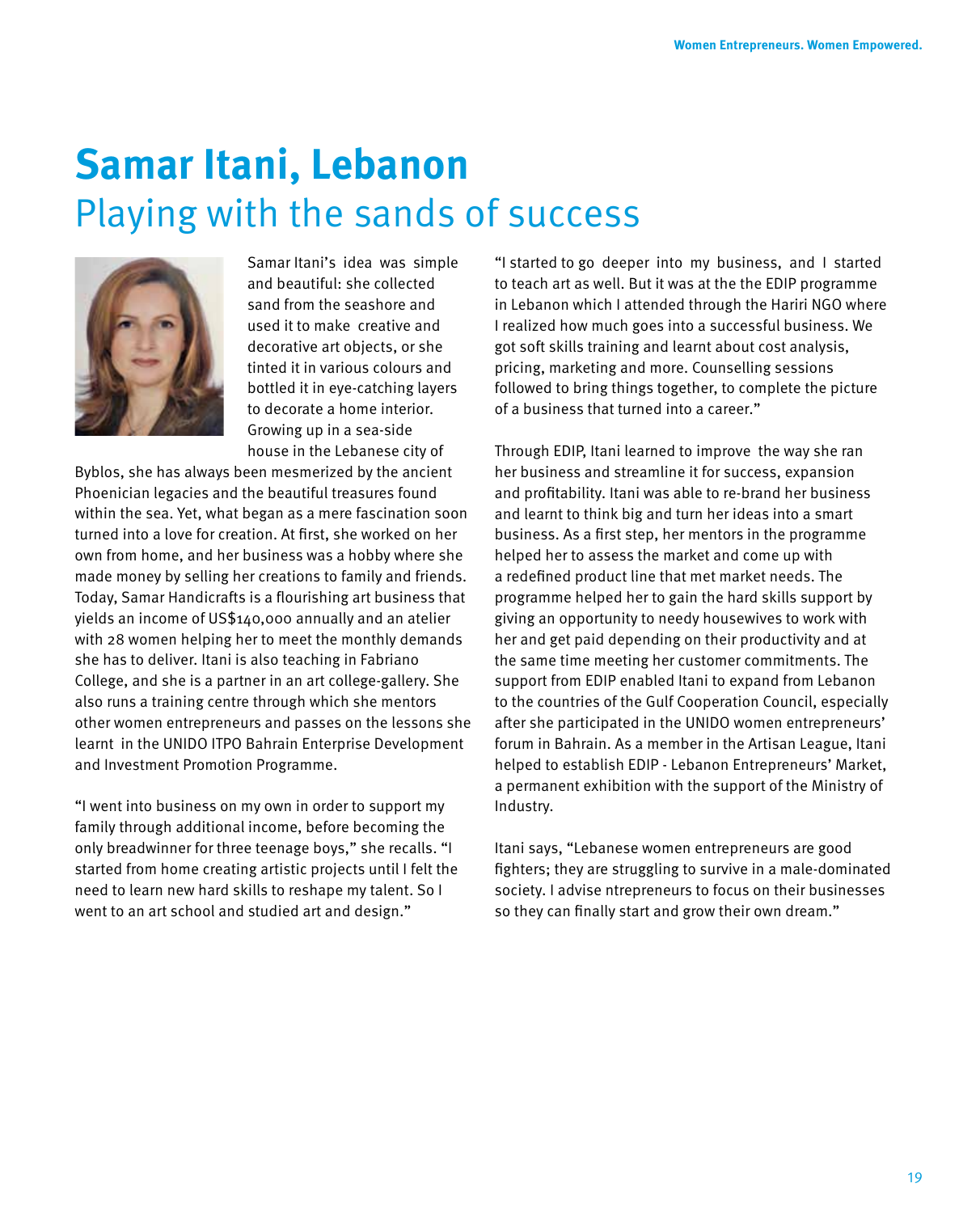### **Rim Siam, Egypt** Mentoring women for the future



Rim Siam is an ambitious Egyptian woman entrepreneur who has succeeded in making a mark as far afield as the UAE and Asia and who has reached out to women entrepreneurs globally through the creation of an internet-based women's marketplace called WEBB International Middle East Ltd.

This offshore company offers a wide spectrum of business and consulting services in order to develop cross-cultural connections and cross-border business relations. From the beginning, Siam showed signs of great leadership. She chose a line of business completely different from her family business – antique dealing. "To be an antique dealer was not easy in the beginning. I was living in a conservative society and working in a market that was male-dominated without any experience and with little capital of my own," she recalls, "but I loved antiques and was very determined. I first started working on a consignment basis. Next, I started attending international auctions and learned how to become a bidder. Soon I made the transition from dealer to manufacturer of detailed reproductions."

In 2004, Siam's new business of reproduction of antiques entered the Gulf market when she opened a branch of the company in the Ras al Khaimah Free Trade Zone in the United Arab Emirates. Since then, she has marketed her products through exhibitions and gained visibility and success. She has also pioneered a new line of business – the restoration and recreation for value of traditional oriental handmade carpets by adding hand-painted features and using them as interior décor statement pieces. Throughout her journey to success in business, Siam observed the interaction between different nationalities and how they worked to gain competitive advantage in the global market. She channeled her ambition and her observations into various professional bodies such as the Egyptian Economy Businesswomen's Council/the Alexandria Chamber of Commerce of which she is Founder-President; the Asian-Arab Chamber of Commerce of which she is the Director in Egypt, and the Hot Mommas Project affiliated to the George Washington University School of Business of which she is Regional

Country Manager. She has also won several awards for her work as a businesswoman and mentor.

A strong believer in giving back to the community, Siam has been a mentor for women entrepreneurs globally. She believes that women make excellent entrepreneurs, so playing an important role in connecting them by using the internet as a springboard to economic participation is a great use of resources.Through her women's business e-marketplace, WEBB International Middle East Ltd., Siam has created an offshore online business platform that brings together female entrepreneurs to form a powerful economic force. Siam embarked on an ambitious mentoring outreach program in association with UNIDO ITPO Bahrain. She is participating in the "Empowering 20,000 Women and Youth by 2020" project. In this project, UNIDO ITPO Bahrain will work through 200 leaders in Arab and African countries to build a network of Training of Trainers (TOT) leaders. These trainers will provide entrepreneurship training to women entrepreneurs, helping them to translate their idea from "image to income." The training lessons reach the maximum number of would-be women entrepreneurs through the TOT. The leaders will be building capacities to gain quality management knowledge and expertise. Each leader will be responsible for sponsoring the training of 100 women and youth in their countries. As a member of the core 200 in this project, Siam lends depth and credibility to the ambitious target of 20,000 beneficiary women entrepreneurs in the Middle East and North Africa region by 2020. As a trader in local and global market, Siam's advice to entrepreneurs is "Do not count what you have lost. The past never comes back but sometimes the success and the future can give you back what you have lost even more than the early losses. Remain committed to your dreams. See what you have now and continue to trade-off between benefits and risks until you achieve your dreams."

When asked about one of her most memorable experiences, she said: "In November 2015, WEBB received support from UN Women and the UN Global Compact. This allowed us to take action in support of the UN Sustainable Development Goal 5 (SDG5) and the Women's Empowerment Principles by creating the first women's business enterprise platform."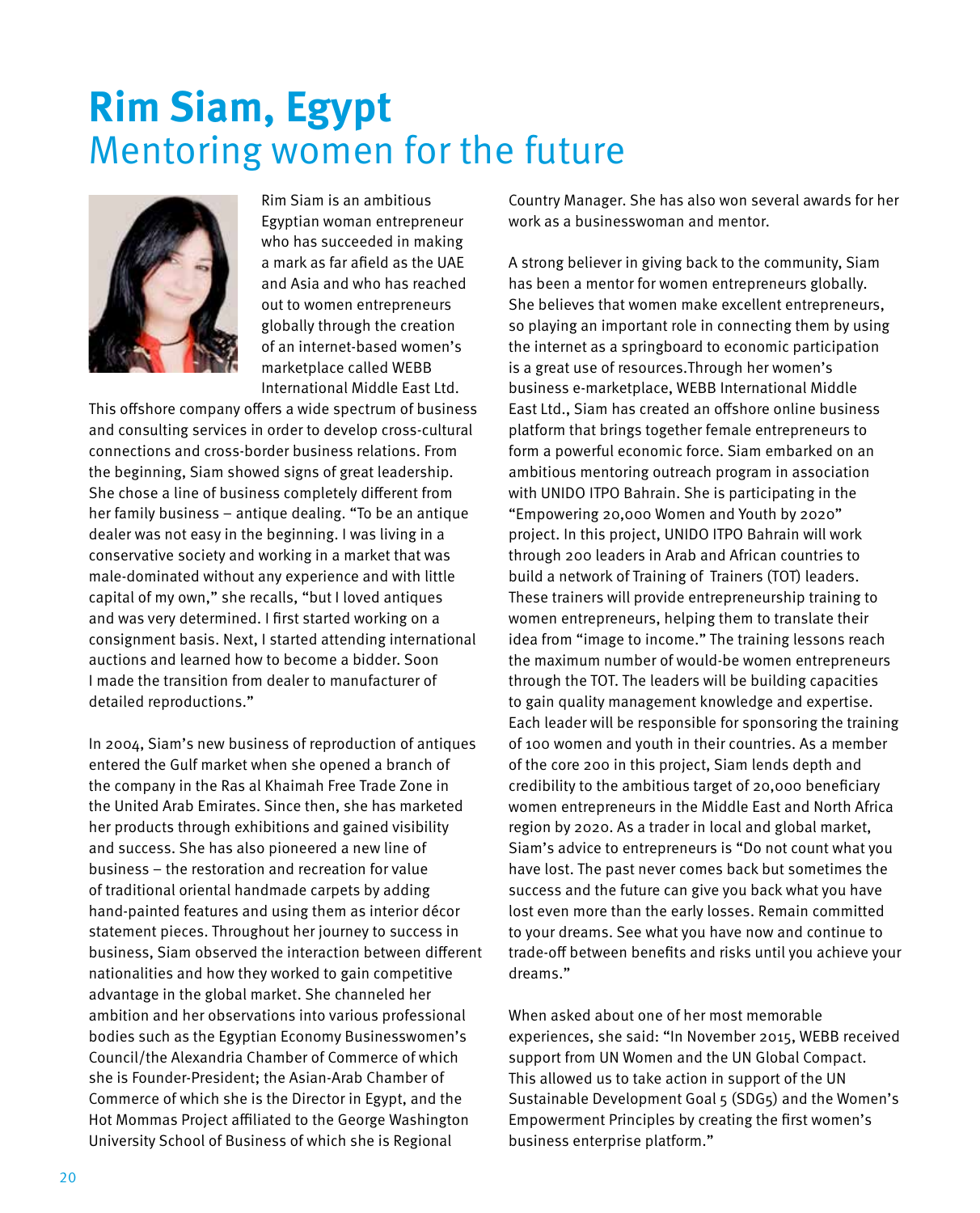### **Editha Lewela, Kenya** Putting the community first



Edith Lewela's life has always been a quest for success, governed by her twin passions of personal ambition and the urge to mentor other women and youth in order to help them to find their true calling. Her first successful business was unusual because it dealt with transforming people through her knowledge and using her persuasive powers to

open new channels of business and profits for the common folk. In her hometown of Taita Taveta, there was an abundance of gemstones, notably red garnets. However, Lewela saw that the benefits of this rich natural mineral wealth did not reach the people. Instead, the poor were made to believe that red garnet gems were associated with evil and told to sell their gemstone-rich land for throwaway prices. At that time, Lewela was employed by the Ministry of Agriculture's Range Management Division in her hometown. She believed strongly that the wealth of gemstones in Taita Taveta must be used to improve the lives of the poor. Even after she got married and moved to Nairobi, Lewela kept thinking of how she could help the poor in Taita Taveta. The first step was to challenge the government to use the gemstone wealth of the place for the poor there. This caused much talk because Lewela was married to a Kenya Air Force officer, so other officers' wives challenged her saying that "your husband is in the military, and you are challenging the Government." But Lewela was undeterred. She read up on the Mining Act of 1946 and assessed its bottlenecks. She approached the Ministry of Mining and some organizations, and they supported her ideas of sensitizing the communities about mining. She also involved the Government and human rights organizations in order to change the parts on the Mining Act which were not suitable for the community. The Ministry and organizations cooperated and worked together to rectify the Mining Act.

Now that the poor had access to the gemstones, what could they do with it? Lewela started training them in handicrafts and in marketing of their crafts as well as in tourism. Her volunteer efforts were recognized by organizations such as the Kenya Investment Authority and the Jomo Kenyatta University of Agriculture and Technology (JUKAT). In 2009, the Kenya Investment Authority recommended Lewela to attend a capacity-building programme, namely the UNIDO ITPO Bahrain

Enterprise Development and Investment Promotion Programme in Bahrain. She describes this experience as an eye-opener for her. Upon her return to Kenya, Lewela consolidated her volunteer work to make a formal platform of work. She wrote to the Kenyan President to request the establishment of a Mining University, and this was done. Next, she wrote a proposal to Jomo Kenyatta University of Agriculture and Technology to train small-scale miners. This too was well-received and in 2011, seven women and eleven men graduated in gemology from this course. The logical next step was to establish a gemstone centre for value addition. The centre, which is currently being constructed under Lewela's supervision, will act as a one-stop centre for a variety of gemstones and as a tourist destination. It thereby serves the greater goal of facilitating employment and wealth creation. In addition, the centre will train people with disabilities to utilize the gemstones to perform faceting and artwork. Since then, she has received training in empowering women entrepreneurs through grassroots incubation projects, attending a course jointly conducted by JUKAT and the Japan International Cooperation Agency (JICA). Following this, Lewela was elected to be a trainer- of-trainers, and she has reached over 3,000 women and youth to encourage them to follow their dreams and achieve entrepreneurial success.

Lewela remarks, "I have always been confident and capable. But after participating in the EDIP programme, I developed a corporate vision and my entrepreneurial zeal was polished. In addition, I was able to communicate my skills and lessons learnt to other women and youth, thus multiplying the benefit of my work. Today, I own land where I grow fruits, hibiscus and herbal tea and spices. I own livestock and grazing land. I own eight mining locations where gemstones, industrial minerals and agro-minerals are available. I am proud that I have broken many stereotypes in Kenya – I own my farmland unlike many working farm women. I am actively involved in the mining sector, and I generate employment in communities. I am not afraid to push for legal change of the system. I participated in the drafting of the Mining Bill, and I was founder of the Kenya Chamber of Mines – Coast Chapter. I was elected as a Chairperson of Community Development Tourism. I was also elected and officially announced by the Minister of Environment and Natural Resources as Women's Representative on the Larger Taita District Environment Committee". Today, she continues to mentor women and youth.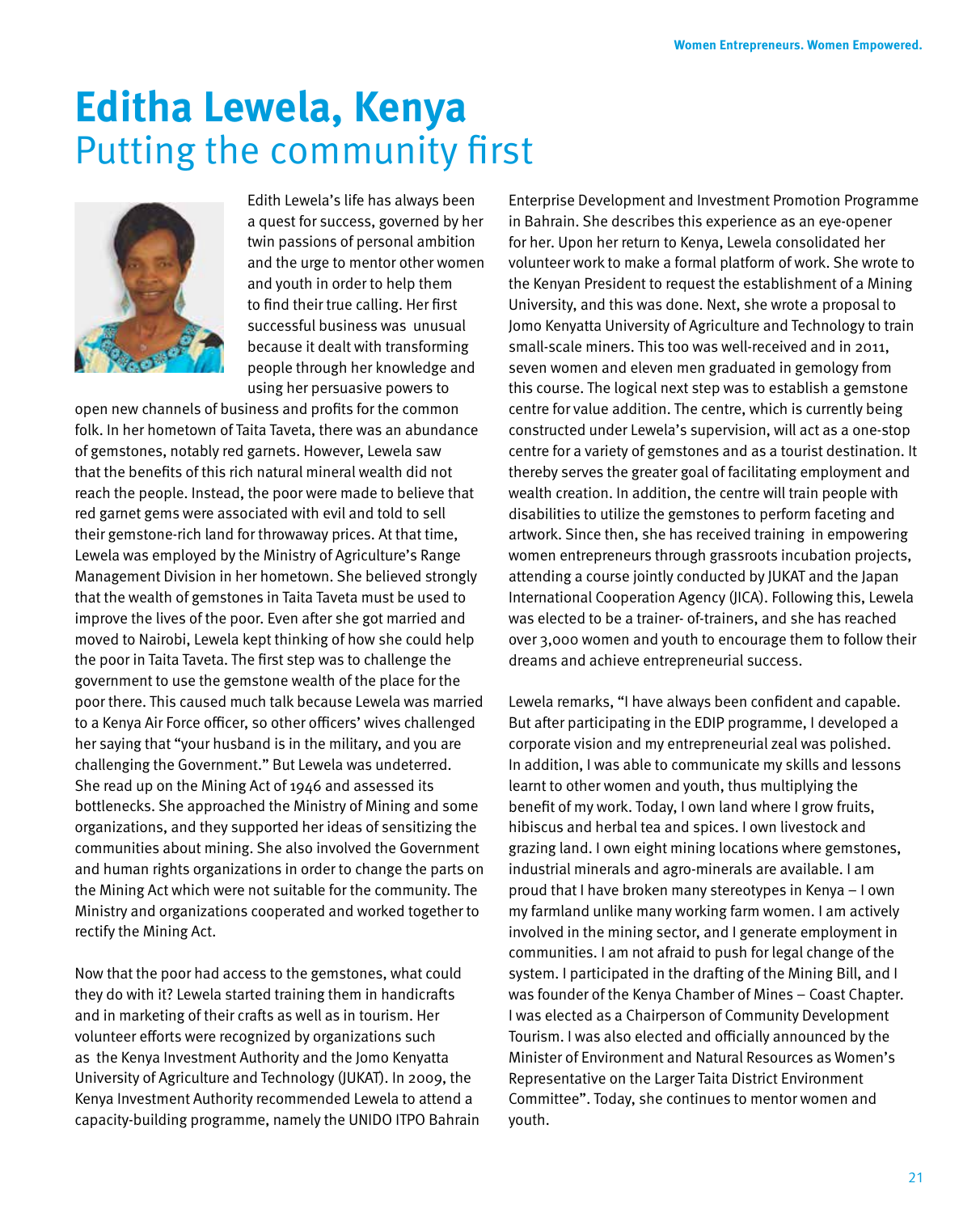#### **Prof. Dr. Ing. Lingling Li, China – Shanghai** Unleashing the power of entrepreneurial mentoring



Prof. Dr. Ing. Lingling Li is the head of Tongji University's Entrepreneurship Education Research Centre, a trainer for UNIDO ITPO Bahrain and an official expert on the Ministry of Education's Entrepreneurship Training Steering Committee. She founded and lectures at Tongji University's Entrepreneurship

and Disciplines, Drive and Control of Entrepreneurial Energy.

Apart from her very hands-on classroom lectures, she also has a solid and popular online course presence. In 2012 her course was filmed by China's biggest digital library provider, Chaoxing Group. This course included interviews with successful entrepreneurs and was made available to college students all over the country. That same year, she cooperated with Beijing's Tsinghua University professor Lu. With a network meeting system funded by the Cisco Group, they realized a virtual Silicon Valley, connecting Beijing and Shanghai though weekly lectures using the new conference system, which can serve thousands of people.

"What first inspired me," she says, "was the global vision of Dr. Hussein, Head of UNIDO ITPO Bahrain. It was he who inspired me to teach and help my students to adopt a similar, hands-on and practical approach to achieving success."

She has created the online group Entrepreneurship Frequency Harbour to interactively reach the students of national colleges and universities through China's WeChat app. Professor Li gives a live audio seminar once a week, followed by a lengthy question and answer session where she acts as the students' mentor and offers personal guidance. Each seminar attracts over 500 participants and is also followed up on her Sina blog.

She uses these various platforms to sow the seeds of innovative entrepreneurship. Part of her success is that established successful entrepreneurs and students from previous years are invited to present and lecture to new classes of eager entrepreneurs-to-be. These stories and the students' interaction with real experiences compose a highly effective teaching method. Her students have successfully fanned out into agriculture, environmental monitoring, entertainment and retail.

In her own words: "In 2005, I won a tender advertised by the Shanghai Education Commission to provide 1,500 schools with 45,000 educational games. At that time, I didn't have any background in marketing, sales or publishing educational games. I just relied on my desire to let the children play and learn. This success put me on the path I am still walking on: I started teaching entrepreneurship courses to help students become successful entrepreneurs and senior directors, then the rest followed."

"China has a strong tradition of entrepreneurs. Having your own business is accepted and widespread here. On the other hand, China's tradition says women first need to take care of the people around them, without regret or complaint: there is no one to cheer for them, no one to comfort them when they are down.

On top of that, men and women really are very different, with different needs and problems. That makes it a challenge for Chinese women to be successful entrepreneurs. They must deal with these issues, and they must have a strong desire for inner growth and self-education, to find the balance in being a woman and perhaps a mother and an entrepreneur. I've found that meditation works well to achieve that balance to stay on course, to stay energized and motivated towards your entrepreneurial goals."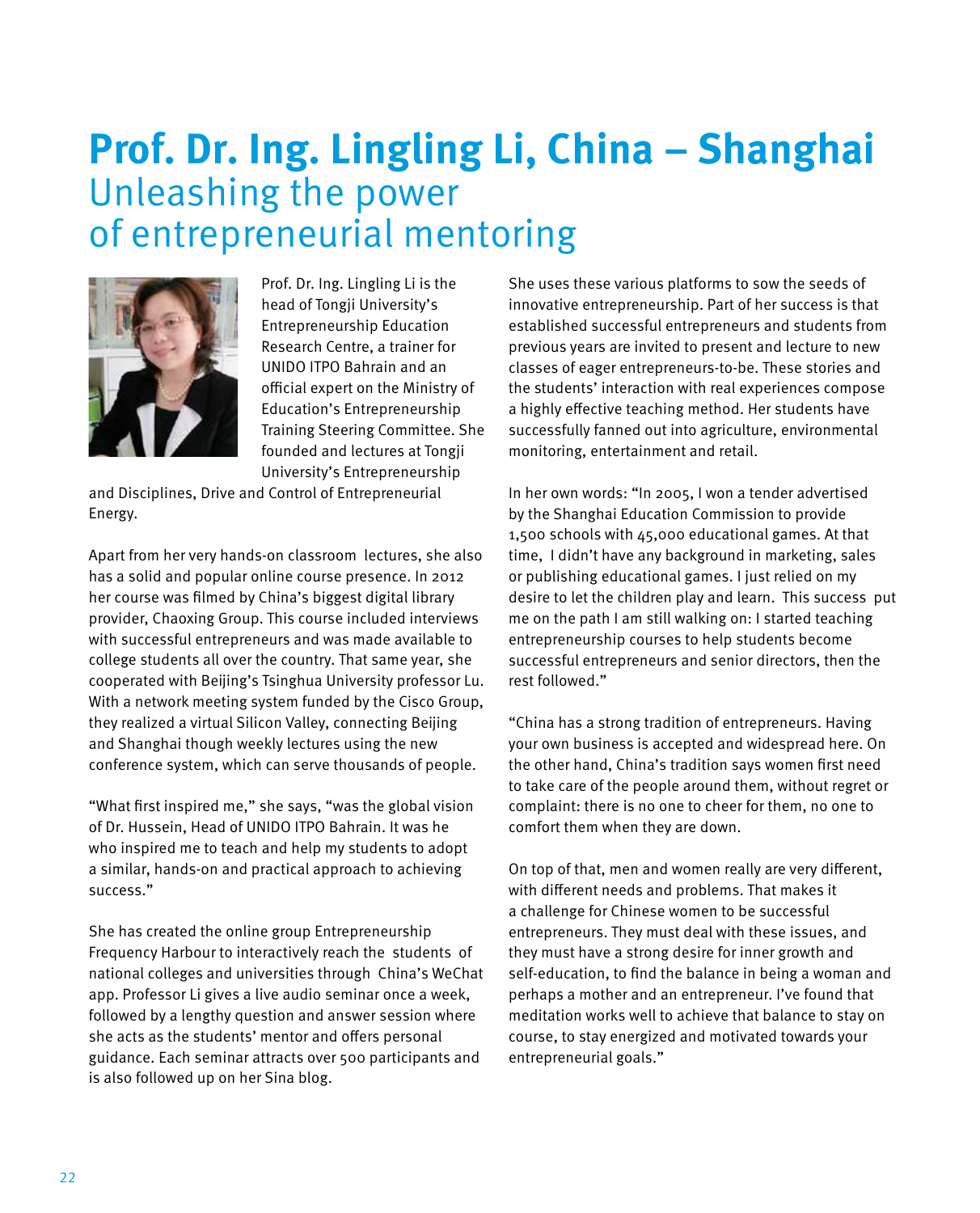"My own preparation came from being a mother, a teacher, a scientist and an entrepreneur. I have devoted myself for more than 25 years to the quality of education. As a scientist I wanted to know, to understand the reasons of entrepreneurial success and failure, and how to change the latter into the former. That resulted in my PhD thesis in management sciences, which in turn opened new doors for me."

"UNIDO ITPO Bahrain crossed my path in 2010, when I was honoured to be invited by Mr. Lee of the the World Eminence Chinese Business Association (WECBA), China's leading business association, to participate in the first of Bahrain's training programmes here. They stressed that igniting passion is the first step of successful entrepreneurship. They also used the same approach I do during the course in Bahrain, which I was very happy to attend: successful entrepreneurs shared their experience with us students, a positive, direct infusion of entrepreneurial knowledge and energy."

"To turn your dream into a real success requires great entrepreneurial spirit. To have that you need global ambitions. You must be creative and you must be brave. That's where UNIDO ITPO Bahrain comes in. They will encourage you and you will understand that being able to share and pass on entrepreneurial energy is the key to your success."

"My personal advice to entrepreneurs is that you have to change the way you think. Flip the spiritual switch, so to speak, to open the door to make your dream come true. My mission is to help others promote health, happiness and entrepreneurial energy. My reward is their entrepreneurial success, and through that the success of my own business. My approach is winning because all these students are motivated by my courses. They feel full of energy to do, to accomplish the things they had only dared to dream about before."

"It is seeing the entrepreneurs become braver, more creative and filled with positive energy, which makes this such a rewarding experience," Professor Li explained to UNIDO in 2016.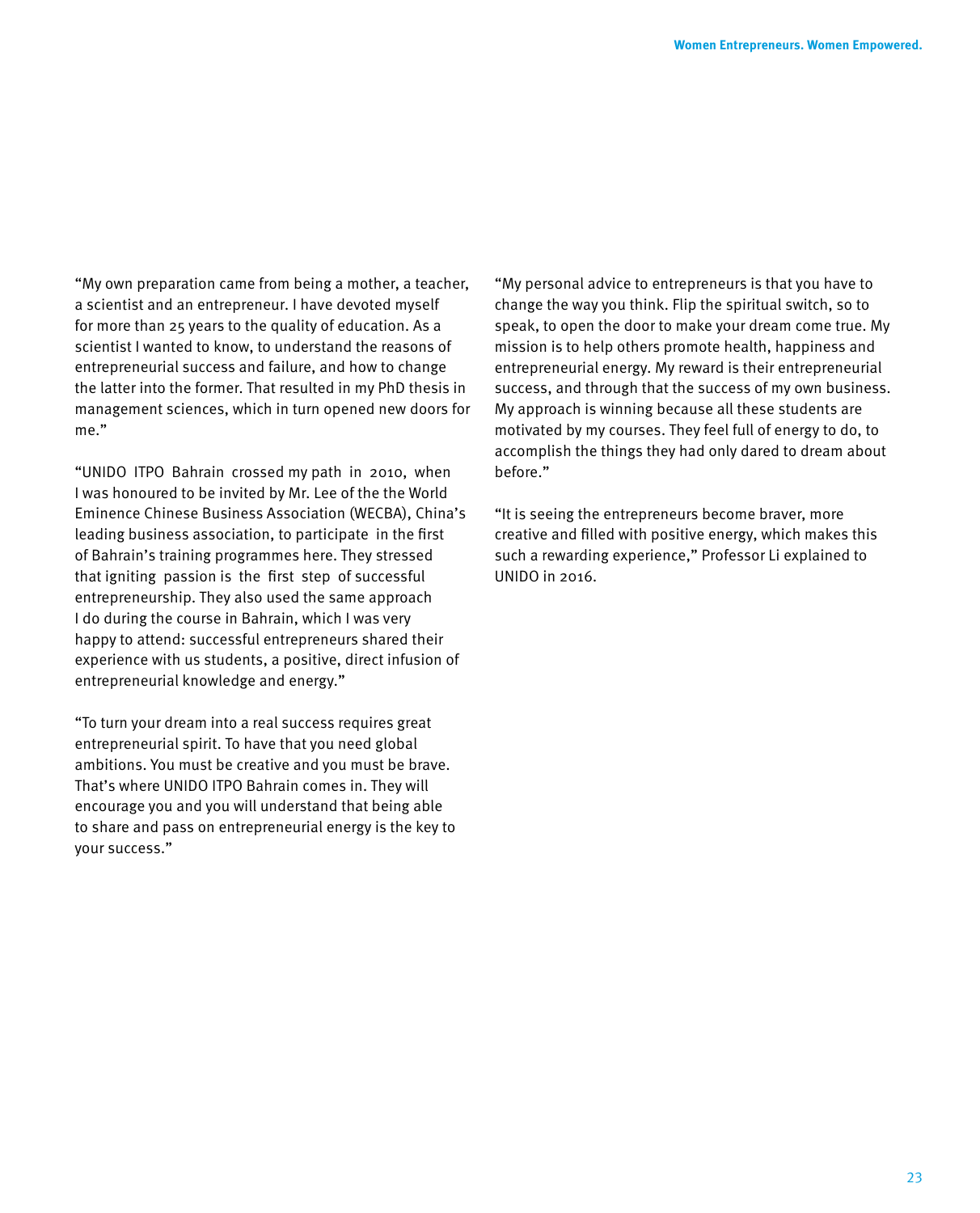#### **Ayat Abdulaziz, Sudan** Harvesting success as an agropreneur



Sudan has a pool of bold and fearless women who have made a mark for themselves with their strength, innovation, creativity and success. Their relentless zeal, incessant thirst for success and willingness to walk the extra mile have broken all myths about the limitations they are born with,which were supposed to

be major roadblocks. These women entrepreneurs inspire other women with dreams of founding startups. However, there are still many challenges that female Sudanese business-owners face because of their gender. In addition, they have to wear many hats, from businesswoman to family woman, as well as to balance raising families, and running their businesses.

It is here that the UNIDO ITPO Bahrain's Enterprise Development and Investment Promotion Programme comes into its own because it sustains the aspirations of these women and shows them new ways to reach their business goal and grow their business.

One such person is young Ayat Abdulaziz. Inspired by her parents who had long been in the agricultural business, Abdulaziz completed her University studies in the area of Forestry and Range Management at age 27. She decided to become an entrepreneur by taking a loan from Sudanese microfinance institution and going into the fodder business. She began by renting 10 feddens of farmland (1 feddan = 0.42 hectares) and began alfalfa farming. She made just enough to get by and support her family, but her business required gruelling hours.

"I had to be at the farm by 5:00am and would close at

11:00 pm. It was hectic and I had no time whatsoever with my family," Abdulaziz says.

Abdulaziz began looking for ways to make extra money and decided to try sheep farming. But she was disappointed when her first offspring performed poorly. At this low point, she attended EDIP with other members of her youth group. Her inspiration came after completing 30 days capacitybuilding programme which is the first step to EDIP. It served as a turning point and an eye-opener to her.

As a first step to success, Abdulaziz put together a proper business plan to invest in mixed farming benefiting from the continuous counseling services provided by the programme. Next, she moved from working in the informal economy to the formal sector by officially registering her business, Ayat for Agriculture and Animal Production, and acquiring an official registration certificate. These steps helped her to expand her cultivated area from 10 feddans to 40 feddans. Now, alongside her mixed farming plan, Abdulaziz began to explore several ancillary businesses: she started to formulate, produce and sell organic fertilizer to farmers in her village; she provided them with technical advice; she expanded her animal production by increasing sheep herd from 18 to 36 animals and she also established another business line in the areas of nursery and landscaping. Since the launch in 2014, her landscaping business has extended well outside of the city of Khartoum where she designs both public and private gardens.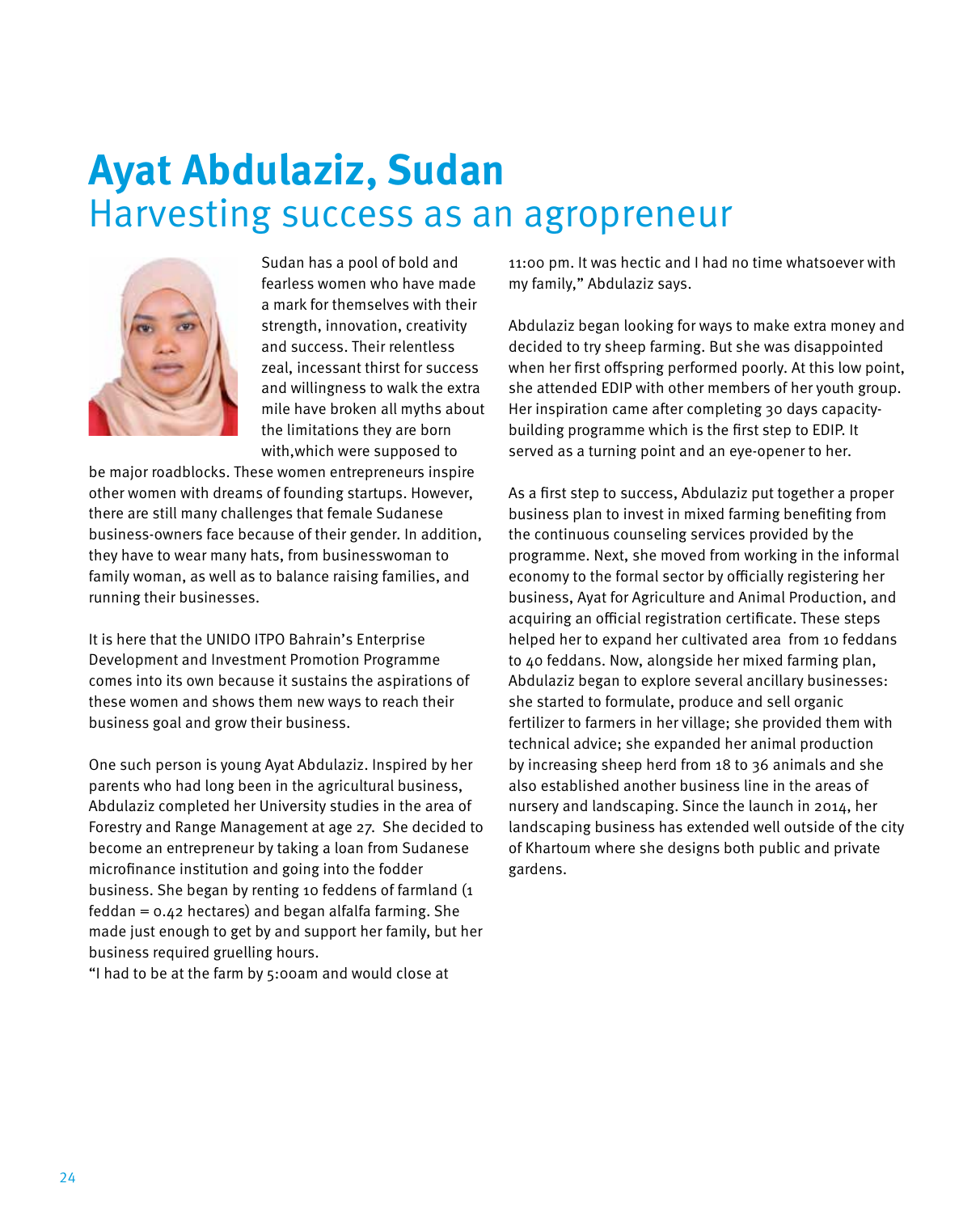As a mark of recognition, Abdulaziz was selected by the Omdurman National Bank as a leader in a youth employment project targeting youth in the agricultural sector. It focuses on making agriculture business attractive. Her role is to teach other youth in her area about agriculture production technologies, improved compost preparation and sustainable insect and pest management using local botanicals.

Abdulaziz believes that Sudanese women are as good as men when it comes to hard work, intelligence and leadership. "The new generation of Sudanese women has overcome all negative notions and they have proved themselves beyond doubt in all spheres of life including the most intricate and cumbersome world of

entrepreneurship," she says, "I am trying to encourage Sudanese women to get into agribusiness since it is an especially good venture. I started with a loan equivalent to about US\$1,000 and today my annual net income is about \$25,000. I believe that EDIP helped me turn my business, my life and perspective around. It gave me clarity and helped me to reorganize my business on more profitable lines and also supported me in maximizing my potential as a farmer by introducing me to new lines of farming activity."

In 2016, Abdulaziz told UNIDO that, one day, she hopes to operate her agricultural production and animal farming business on a global scale.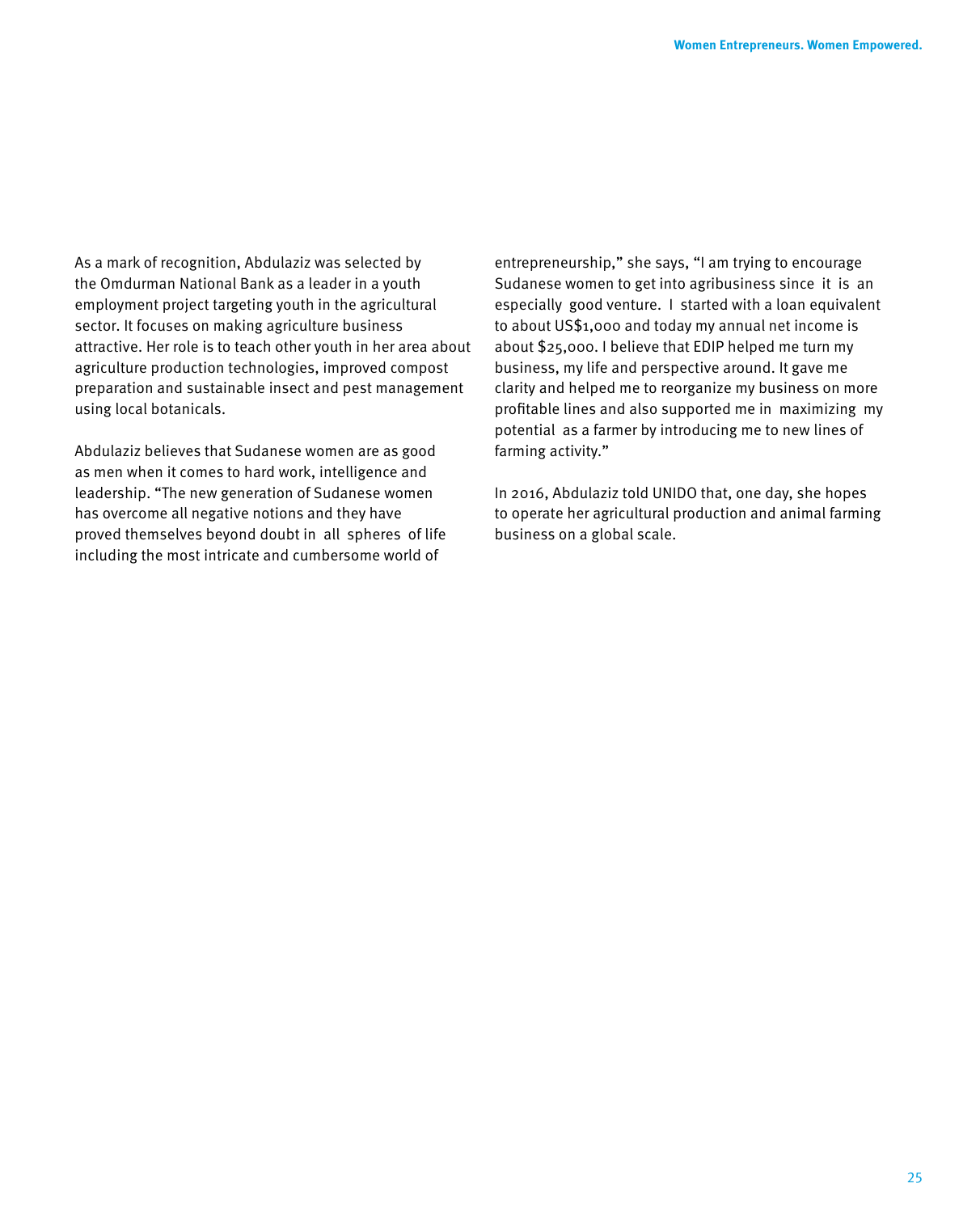#### **Haifaa Mohammed Hassan Eltayeb, Sudan** Teaching the rules of success



From the time she was a young schoolgirl, Haifaa Mohammed Hassan Eltayeb remembers admiring her teachers at the Italian convent school that she attended in Sudan. She recalls that when she came home from school, she would line up her text books as imaginary students and imitate her teachers.

"As far back as I remember, I wanted to become a teacher and I qualified accordingly. My favourite subject has always been English, given that I consider it to be the foundation for all subjects. I graduated from University of Khartoum, Faculty of Arts, did my Master of Arts in English Language, got a Certificate in Teaching English to Speakers of Other Languages(CELTA) from the University of Cambridge, and a mini Master in Business, Knowledge Management and Lean Six Sigma. I started teaching and gained valuable experience in the British Curriculum. I worked at many schools in Sudan, such as Cambridge, the ABC Language School, the Alruya Bilingual School, as well as abroad in KSA-Riyadh at Al Kanar- Alolyia teaching for the International General Certificate of Secondary Education (IGCSE). I was appreciated by the school management everywhere for my abilities as a good teacher and praised as a valuable asset to the schools. I was even promoted to be an academic manager at the Cambridge Training Center and Cambridge International School. But always in my head, I nursed the ambition to have my own business, be my own leader and accept the risk. My problem was that I did not know how to start."

"Coincidentally, in December 2011, there was an announcement in the newspaper about the UNIDO ITPO Bahrain Enterprise Development and Investment

Promotion Programme. My husband and I attended this programme where we were taught to translate our dreams and ideas into working reality. The course leaders taught us how to make our plans, to prepare the feasibility study which can guide us and to nurture our entrepreneurial spirit. This is where the idea of starting a school in the Jubara area of Sudan originated. The region lacked an English-speaking school. We called it Alruya Bilingual School. To start with, I had just the equivalent of US\$1,100 to invest and to this we added our savings and insurance and rented the house for the school. We bought the assets and equipment in installments. I started my school as a kindergarten in June 2014 with 60 students. " In 2016 she proudly told UNIDO that "there are currently around 60 pupils enrolled in kindergarten and around 150 pupils in the Alruya Bilingual School."

"Upcoming development plans include merging the two schools and expanding the primary and secondary segments with the hope of, one day, providing my students with a college-level education."

"I am currently working on the training centre that provides training for language and soft skills and entrepreneur courses in home packages for individuals and corporates, based on the requirements. I conclude that UNIDO must continue its valuable work of empowering women entrepreneurs in Sudan. The need of the hour is awareness of our strengths and of the proper way to run a business. I humbly suggest that UNIDO ITPO Bahrain should stretch its resources by twinning with universities and also bring the message of effective entrepreneurship to youth. I always tell Sudanese youth to stay and make something in their country and not to emigrate. It is programmes such as EDIP that will help us to empower our women and youth and give them the strength and knowledge to participate in the progress of our country."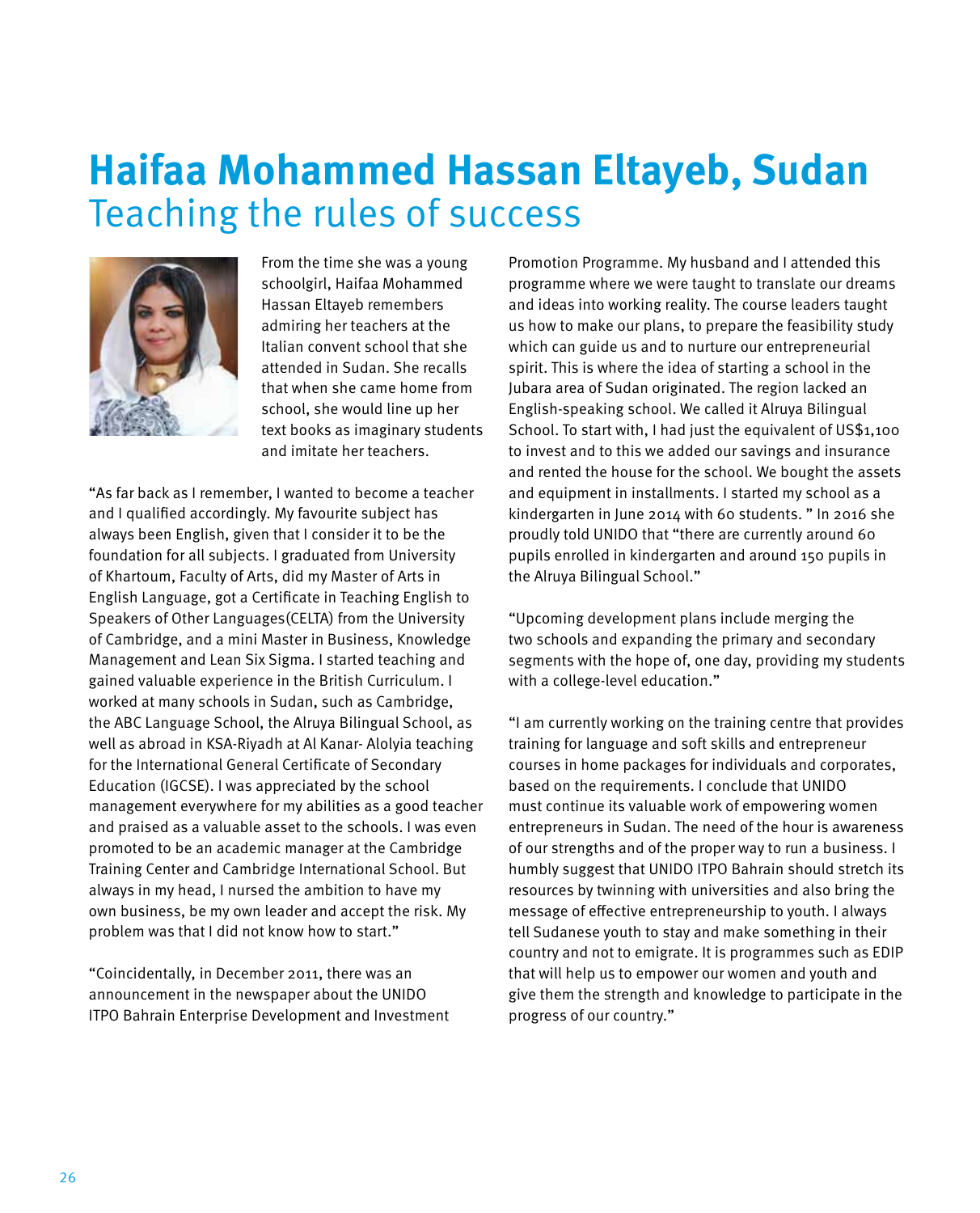#### **Manal Mustafa Hassan Ali, Sudan** The sweet taste of success



Although she has a Bachelor of Science in Accounting from the Sudan University for Sciences and Technology, Manal Mustafa Hassan Ali's first love was making sweets and cookies.

"When I was young, I used to stay with my grandmother during the summer holidays. It is from

her that I inherited both the gift and recipes."

After marriage, she started making sweets and cookies for friends and family, to keep her busy while looking for a job.

Support from some friends and family, and an abundance of positive responses to her sweets and cookies, made her decide to take the entrepreneurial leap and follow her heart to the world of sweets and pastries. Her humble business beginnings in her kitchen built her reputation for excellence and unique taste. She joined the UNIDO ITPO Bahrain Entrepreneurship Development and Investment Promotion Programme which was conducted in Khartoum in November 2005. The Programme helped her put together a professional business plan, which was a stepping stone for her to benefit from UNIDO's Technology Tie-up Programme. She travelled to China, India and Bahrain to see how sweets and biscuit/cookie businesses wwere run and returned with a much wider vision for her business: Al Baroon Cookies.

Upon her return, Ali expanded her original business and today produces a wide variety of delectable pastries, daily fresh pizza, cakes, tarts and other delicacies. Since her focus has always been on the best quality and the use of the highest quality raw ingredients with no added preservatives and at the best possible price, she

has a well-deserved reputation and a fine brand name in Khartoum city. One of her main trademarks is that she consistently seeks out and creates new ingredient mixtures and designs. From cooking up batches of sweets and cookies in her kitchen with her maid's help, Ali today employs 32 women workers and has a fully equipped production system, including two vans for transporting her products and cope with demand.

"When I started, my biggest challenge was marketing my products and funding my business. To get some money to fund my business I received a sum of US\$ 1000 as seed capital as a gift from my husband. Since I do not like the idea of borrowing money from financial institutions, I worked with this tight budget. As for marketing, I was not very confident when I first started my business, but with the help of EDIP I was able to overcome the fear of marketing my products," Ali says.

Today her business capital is US\$1 million, and her annual net income equals US\$120,000. This successful businesswoman offers the advice for those who would like to follow in her footsteps: "Attend training sessions and workshops and ask for business advice from experts. Being positive and believing in oneself is very important to function as an individual and a woman entrepreneur."